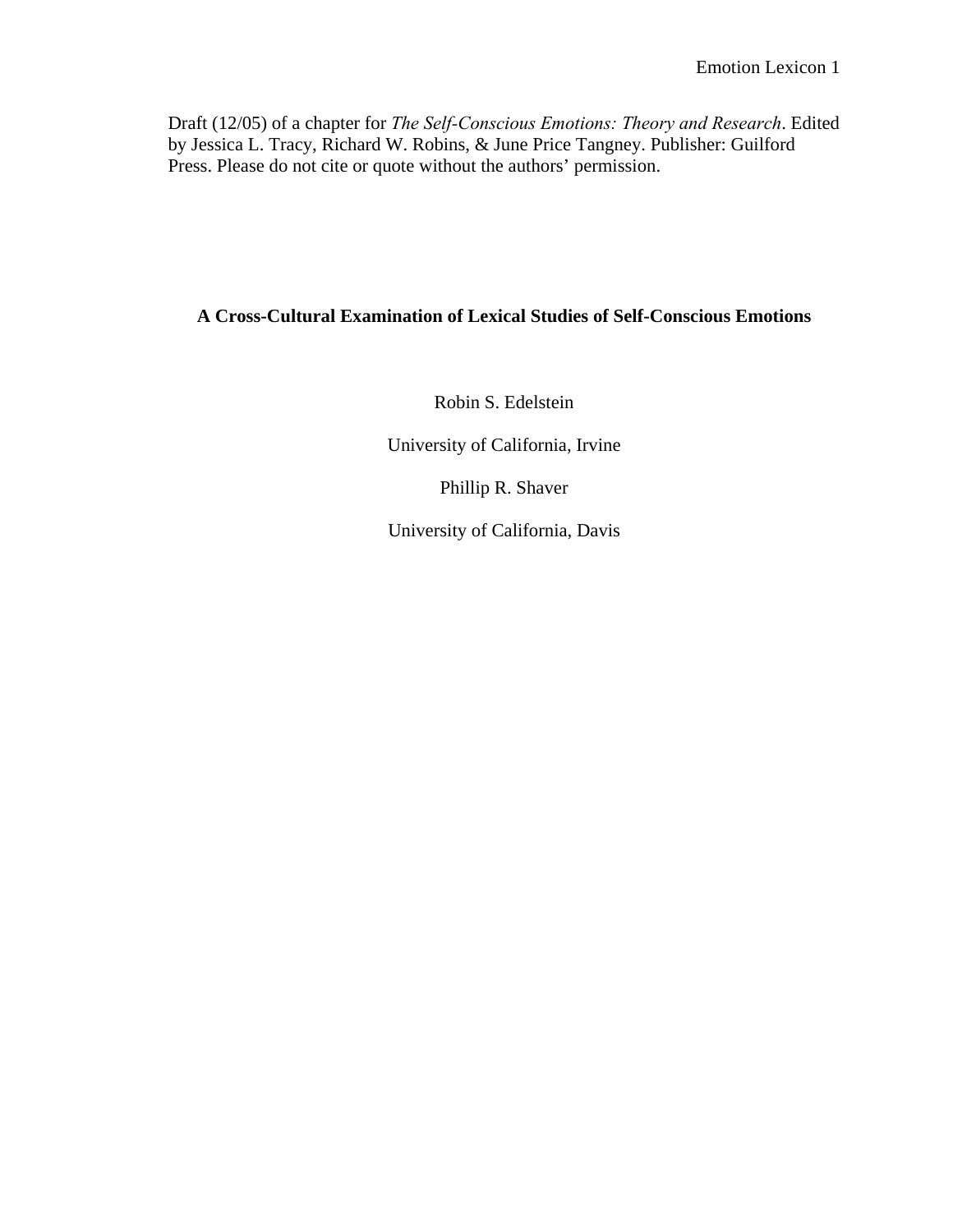A Cross-Cultural Examination of Lexical Studies of Self-Conscious Emotions

Researchers have long disagreed about the extent to which aspects of human emotions, including cognitive, linguistic, and cultural representations of the emotion domain, are crossculturally universal, perhaps for biological reasons, or culturally variable and socially constructed. Studies of emotional phenomena, including facial expressions of emotion, dimensions underlying emotion categories, and the representation of emotions in language, have generally supported the claim that there is a core set of emotions that are expressed and recognized in all cultures (see Shaver, Murdaya, & Fraley, 2001, for a brief overview). But there have also been many challenges to this view. Several philosophers and anthropologists have maintained that some cultures have no name for, and thus no conception of, particular emotions recognized in other cultures (e.g., Lutz & White, 1986), that different cultures place different emphases on particular emotions (e.g., Levy, 1984), and that different cultures have devised new emotions and non-Western conceptions of emotion (e.g., Lutz, 1988).

In recent years, the rigid distinction between "universalism" and "relativism" has been breaking down. Wierzbicka (1999), who conducts detailed qualitative studies of emotions named in different languages, for example, has presented cross-linguistic evidence for both universality and cultural specificity. Ekman (1992) has labeled his own approach "neurocultural" to indicate that although there is a hard-wired neural substrate for some emotions and emotional expressions, these emotions and expressions are contextualized within cultures and regulated by cultural "display rules." Shaver and colleagues (2001; see also Alonso-Arbiol et al., 2006; Shaver, Schwartz, Kirson, & O'Connor, 1987; Shaver, Wu, & Schwartz, 1992) have found both substantial cross-cultural similarities and noteworthy cross-cultural differences in the linguistic categorization of emotions, suggesting an underlying commonality augmented and shaped by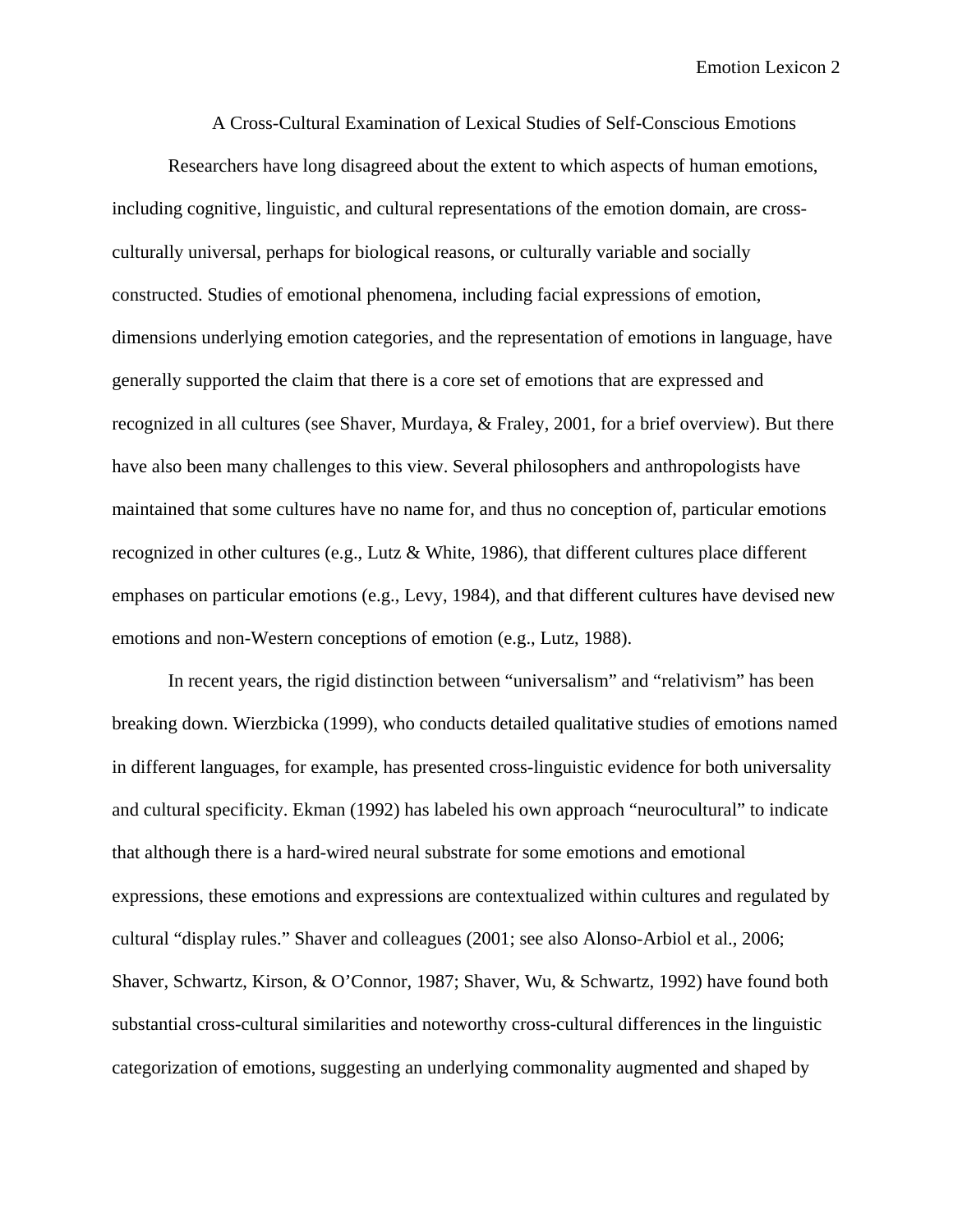local cultural emphases. These authors have argued that emotion researchers should conduct more studies in different cultures, based on languages with different historical roots, so that the issue of universality versus difference, at least with respect to cognitive and linguistic representations of the emotion domain, can be evaluated in light of a more extensive database.

In the present chapter we examine the relatively small literature on lexical approaches to four self-conscious emotions: shame, guilt, embarrassment, and pride. We are particularly interested in discovering whether these emotions have been included in major lexical studies and, if so, where these emotions are located in multidimensional or hierarchical representations of the emotion domain. We begin by describing the goals of the lexical approach to emotions and emotion concepts, placing special emphasis on the prototype approach we have adopted when studying emotion concepts. We then turn to the empirical evidence, such as it is, concerning lexical and prototype approaches to shame, guilt, embarrassment, and pride. In the final section of the chapter, we offer tentative conclusions about the self-conscious emotions gleaned from existing lexical studies and suggest possible avenues for further research.

### *Emotions and Their Cognitive Representation*

It has been notoriously difficult for researchers and theorists to agree on a definition of emotion. This difficulty exists despite the ability of ordinary people in every culture with which we personally have come in contact to talk about the mental and behavioral states that psychologists have studied under the name "emotion" – for example, love, joy, anger, fear, and sadness, as well as more specifically designated states such as disappointment, hatred, and pride. In many languages there is a single name for this category of psychological states. In other languages there are (to our way of thinking) more metaphorical names for the category, such as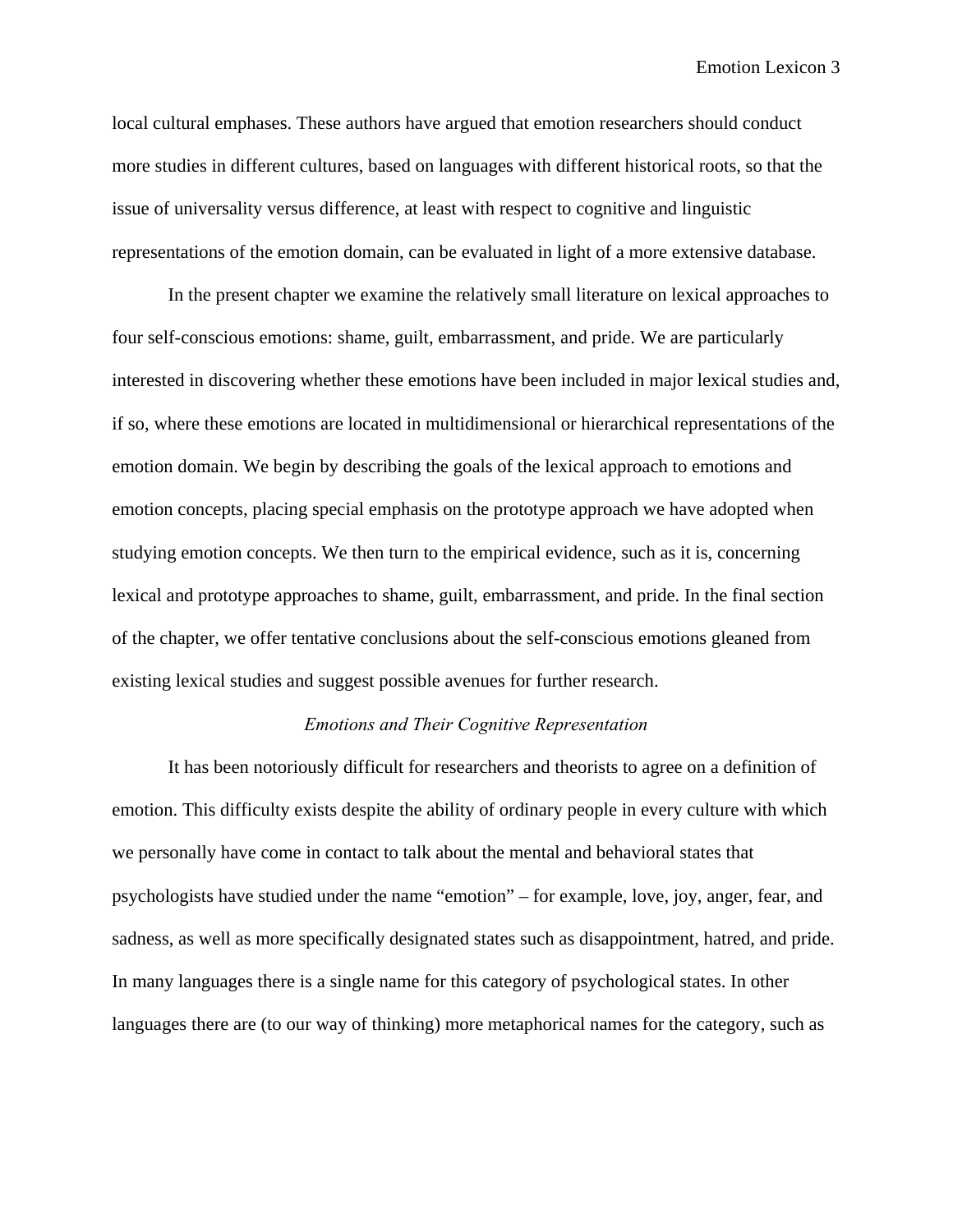"feelings of the heart" (e.g., *perasaan hati* in Indonesian; Shaver et al., 2001). (Of course, the word "emotion," in its Latin roots, means to "be moved," which is also metaphorical.)

One way to get around initial linguistic barriers between cultures is to show people pictures of facial expressions of possible emotions or provide examples of situations that typically evoke emotional reactions, such as being badly cheated, having one's most important goal achieved or impeded, or watching one's child die of illness. Usually, these states can be encompassed by a single term or two that can easily be agreed upon by multiple speakers of a particular language. Once the category name itself has been established, people are typically given a list of potential emotional states and asked to rate the extent to which they consider each to be an emotion. This is what Shaver and colleagues have done in numerous studies. Responses to such questions provide an index of the emotion-prototypicality of a given mental state name (i.e., the degree to which the state exemplifies "emotion"). In other studies, measures of emotionprototypicality have been obtained by asking participants to list (by name) states they consider to be emotions (e.g., van Goozen & Frijda, 1993) and by recording the time it takes participants to determine whether or not a particular word names an emotion (e.g., Niedenthal et al., 2004).

Many people reading the literature on emotion names or cognitive representations of emotions think the authors are talking about "words" rather than emotions (e.g., Sabini & Silver, 2005), but no one who listens to a baseball game on the radio or attends a university lecture about modern cosmology thinks he or she is hearing only about words used to describe baseball games or the universe. Most people think they are hearing about an actual event that unfolds in reality pretty much as described (in the case of the baseball game) or an actual universe filled with galaxies and gravitational forces that developed over time (in the case of the cosmology lecture). Of these two ways of thinking about people's everyday discourse about emotions (i.e.,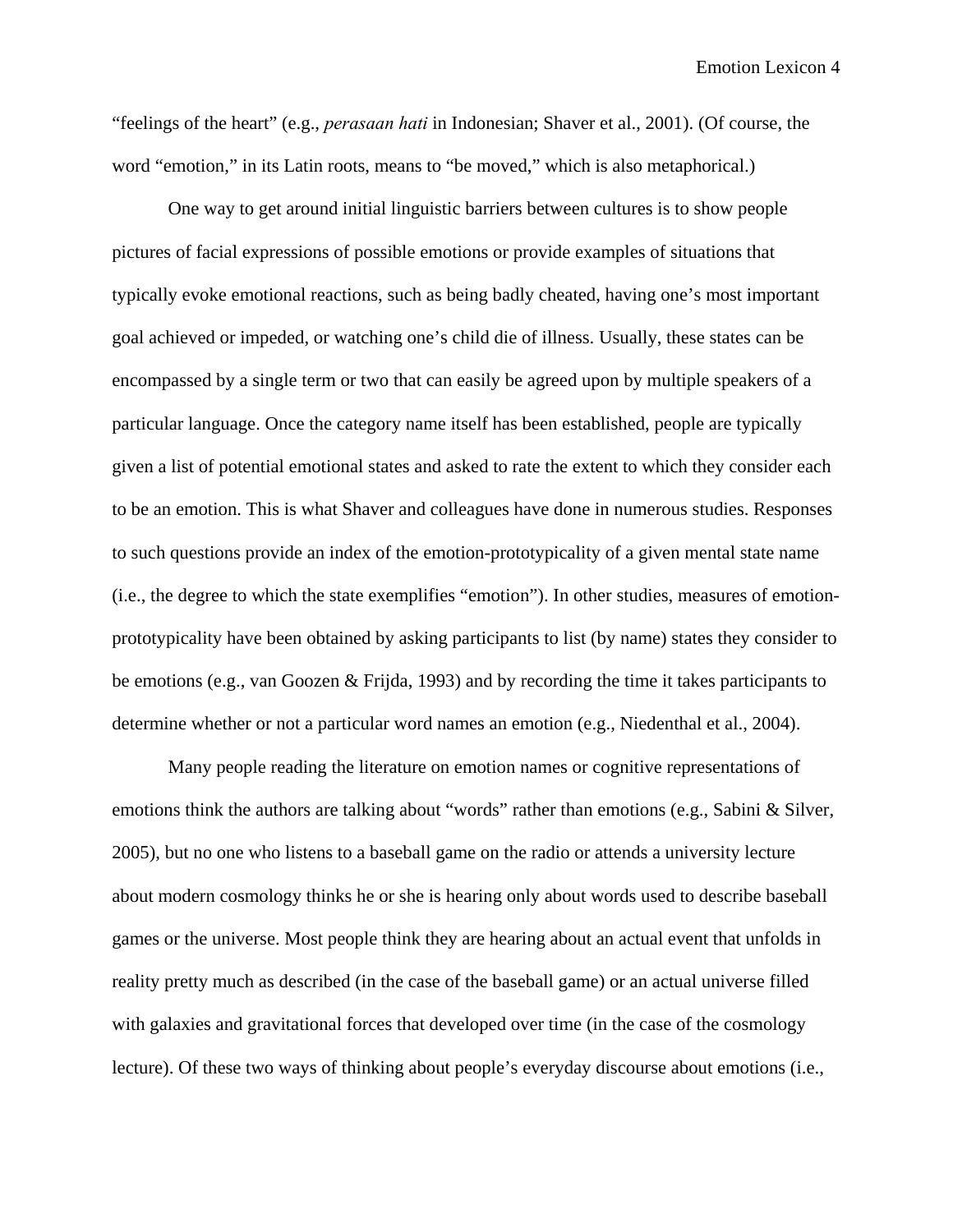as a discourse about words or as a rough characterization of the actual emotion domain), we prefer the latter.

### *The Prototype Approach to Emotion Concepts as an Example*

We are most familiar with the methods used by Shaver and colleagues (based on pioneering work by Fehr & Russell, 1984) in studies conducted in the US, China, Indonesia, Italy, and Spain to examine the lexical representation of emotions. The theory behind those methods, called the prototype approach to categorization, was first proposed by Rosch (1978; Rosch, Mervis, Gray, Johnson, & Boyes-Braem, 1976) in her writings about "fuzzy categories" in everyday language and cognition—categories for which there are no clear "classical" definitions based on necessary and sufficient features. Despite their inherent fuzziness, such categories can be roughly defined in terms of prototypes and central features, and arranged hierarchically according to conceptual levels, which Rosch (1978) called the superordinate, basic, and subordinate levels. This approach to categorization has continued to prove useful in studies of perceptual and linguistic development, memory, and social categorization.

An example of a fuzzy superordinate category is *animal*, which includes diverse category members and is difficult to define using necessary and sufficient features. Within that category are diverse creatures, such as dogs, birds, and snakes, which share few identical physical features but are all members of the animal kingdom. Within the fuzzy basic-level category "birds," for example, there are subordinate-level categories—parrots, canaries, penguins, and so on—which differ as well but can be summarized in terms of a list of largely shared, though not universally shared, prototypical features (e.g., having feathers, flying, living in trees or other high places, and laying eggs in nests).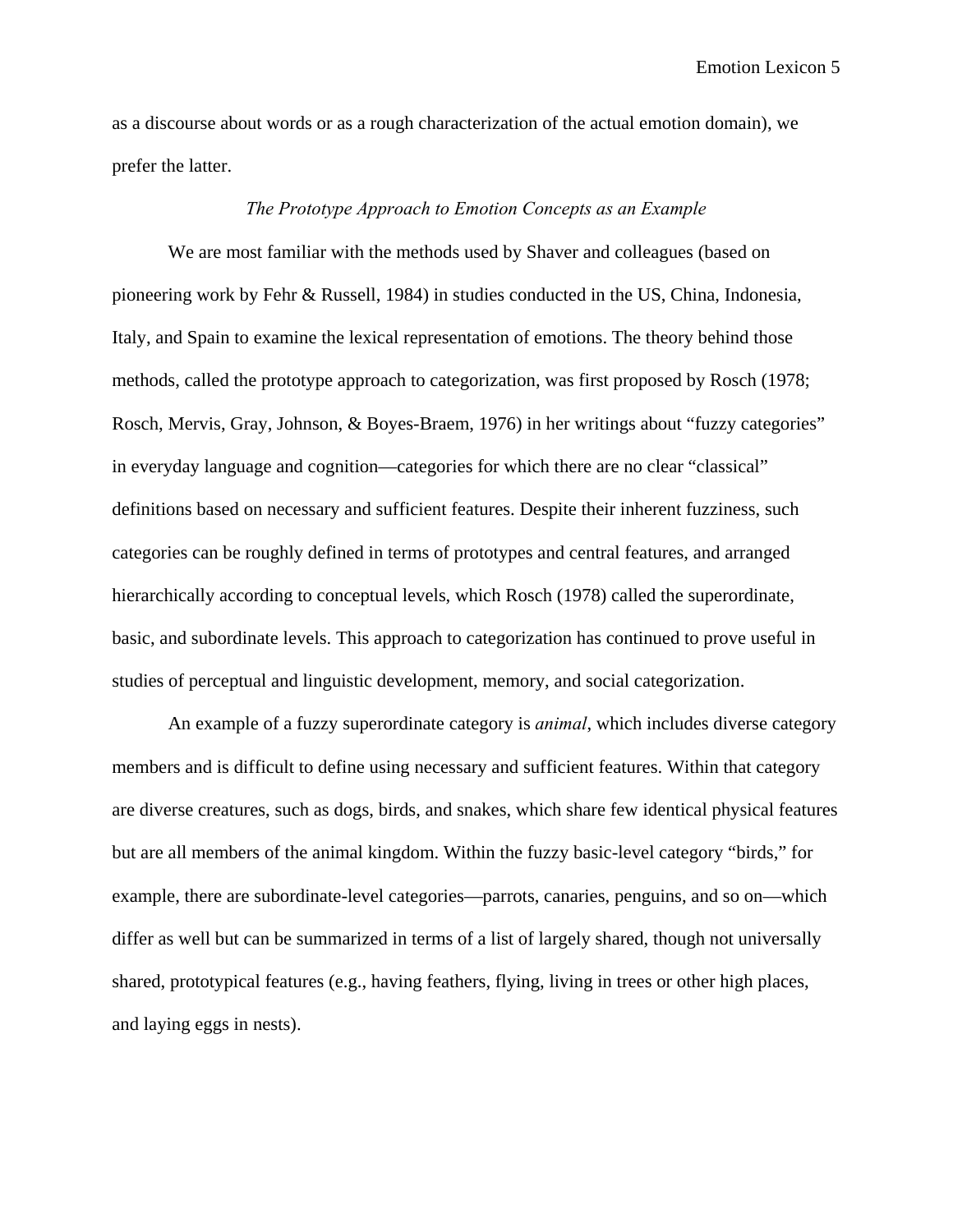When Rosch's (1978) approach is applied to the domain of emotions, with emotions conceptualized as psychological or behavioral "objects" or "events" – i.e., subjectively experienced and objectively observable events that unfold in regular, script-like (though variable and context-sensitive) ways within particular episodes – it is possible to conceptualize their mental representations as event prototypes or scripts. (The nature of the scripts themselves was explored by Shaver et al., 1987). Like other fuzzy categories, emotion categories can be arrayed hierarchically, in terms of superordinate, basic, and subordinate levels.

A formal picture of the underlying category system can be obtained by applying hierarchical cluster analysis to people's judgments about similarities and differences between differently named emotional states (e.g., anger, sadness, and embarrassment). When this technique has been used in our studies, a fairly simple picture has arisen in each of the languages studied: At the top of the category hierarchy one finds a major split between what many psychologists call "hedonically positive" and "hedonically negative" emotions, indicating that this common distinction in academic psychology, like the common distinction between emotions and other psychological states, is a carryover from ordinary, everyday knowledge.

Moreover, there is usually a handful of what can be considered "basic level" categories below the superordinate level, and these categories typically include love, happiness, anger, sadness, and fear. In particular cultures and languages, there are sometimes additional basic level categories, including shame (e.g., in Chinese; Shaver et al., 1992). A separate surprise cluster also emerges in Basque, Italian, and English; however, this cluster is considerably smaller and less differentiated than the other basic-level clusters, making its status as a basic-level category questionable. For present purposes, it makes no difference whether surprise is or is not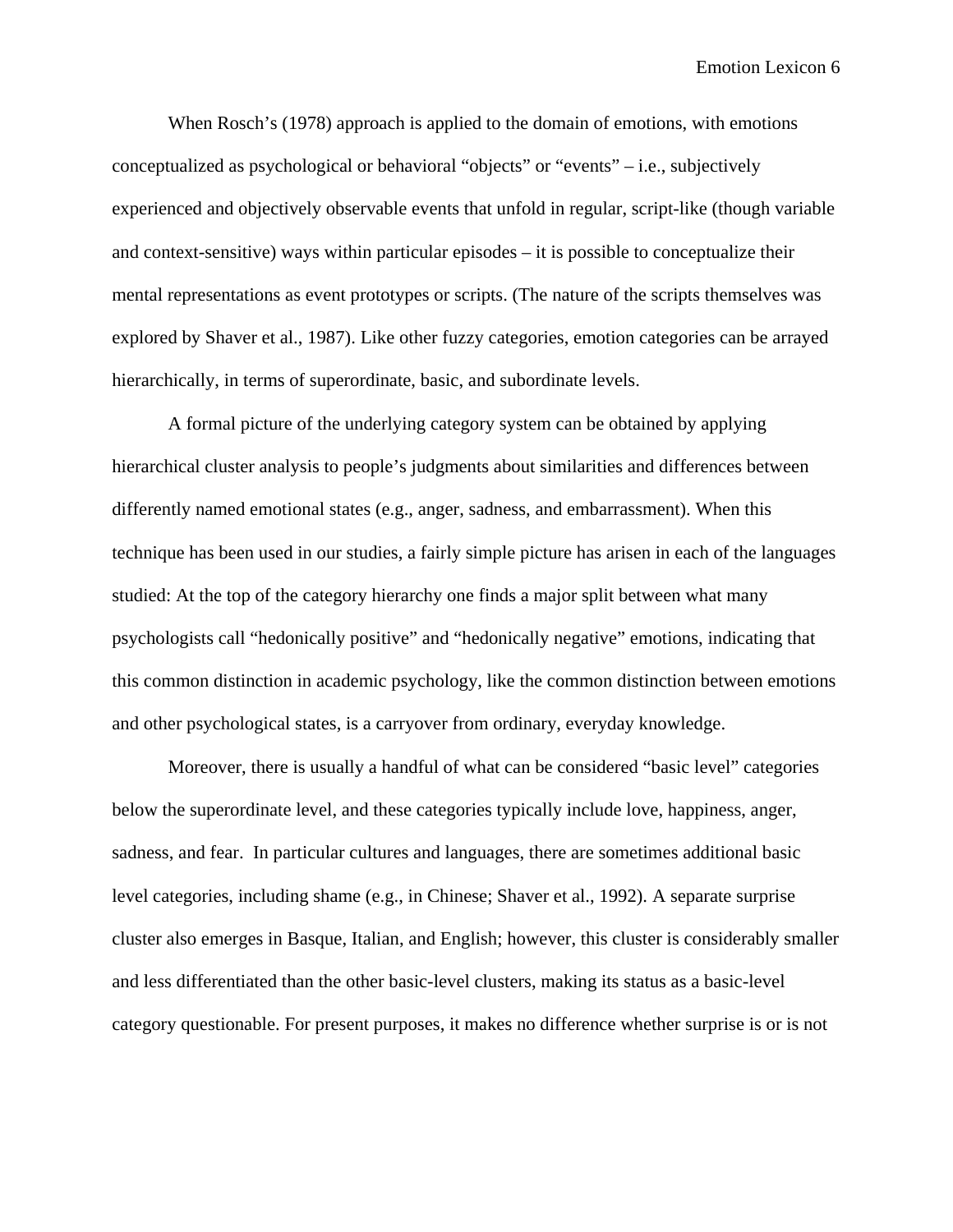considered to be a cognitively basic emotion, because most of our attention will be focused on shame, guilt, embarrassment, and pride.

Theoretically, concepts at each level should function psychologically like the corresponding concepts in the domains of buildings, furniture, dramas, sports, and animals. People should tend to make preliminary 'cuts' of the emotion domain at the basic level, they should be faster when categorizing basic-level emotions, and children should learn basic-level emotion concepts first during language acquisition. The existing empirical evidence supports these hypotheses (Bretherton & Beeghley, 1982; Bretherton, Fritz, Zahn-Waxler, & Ridgeway, 1986; Shaver et al., 1992; Zammuner, 1998). To the extent that different languages and cultures create different emotion category systems, people who live in different cultures and speak the associated languages should make different intuitive judgments about emotions in social situations, which might sometimes lead to different understandings, behaviors, and social outcomes.

Indices of emotion-prototypicality are generally consistent with hierarchical cluster analyses: Basic-level emotions tend to be rated as most emotion-prototypical; they are most likely to be nominated as emotions in free-listing tasks and are judged most quickly to be emotions. Below this level, and within each of the basic-level categories, there are many more explicitly named emotions (the number depending on the language and the associated culture), such as tenderness, relief, hatred, disappointment, and anxiety.

It is noteworthy that the five largest basic-level emotion categories identified in lexical studies overlap considerably with the emotions proposed by emotion researchers to be "basic" in a biological sense (e.g., Ekman, 1992, Izard, 1991). Although there is some variation across theorists, the list of biologically basic emotions typically includes joy, anger, fear, and sadness,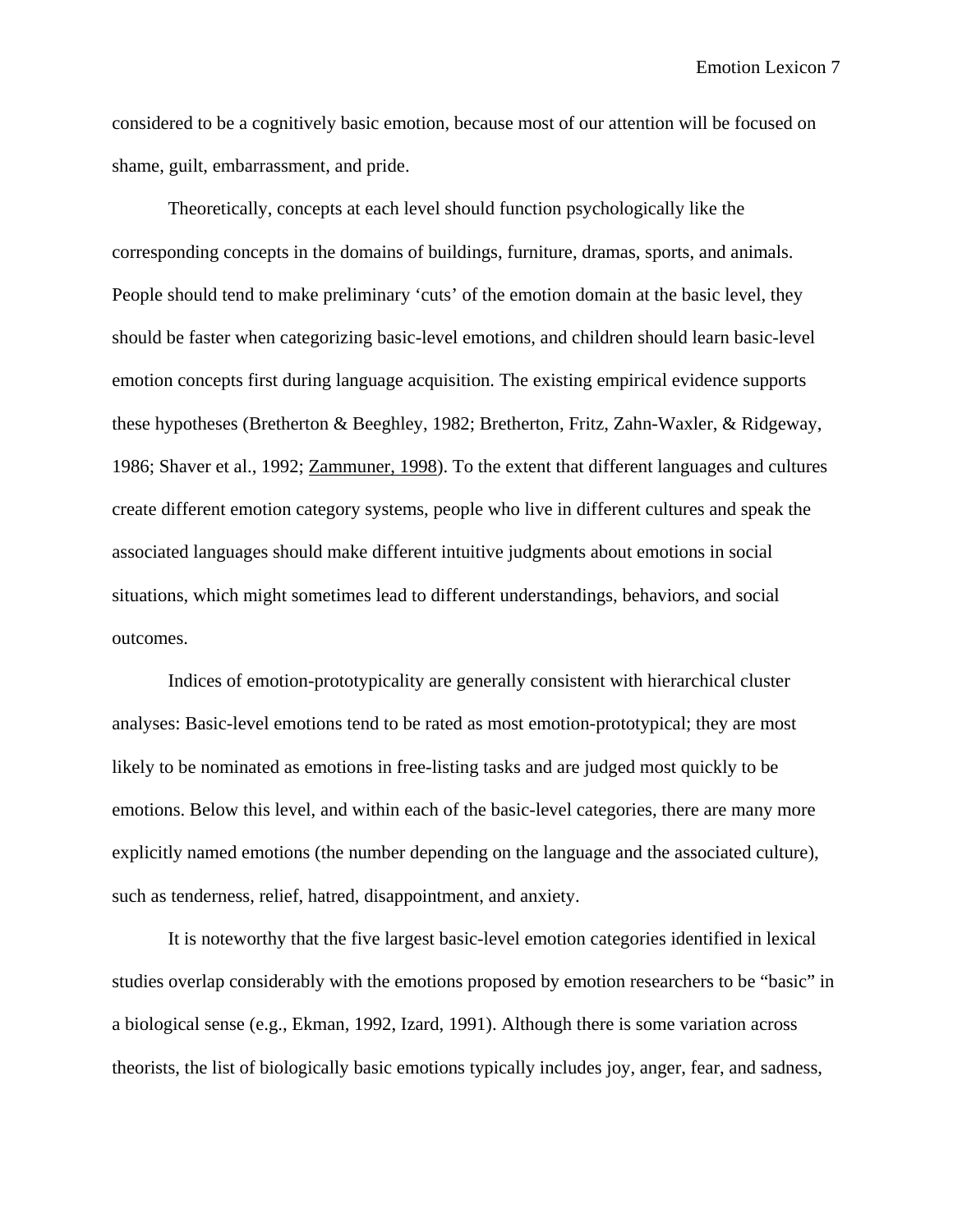as well as surprise, disgust, and possibly contempt. Interestingly, love is not generally considered a basic emotion (see Shaver, Morgan, & Wu, 1996), perhaps because it lacks a unique facial signal (but see Gonzaga, Keltner, Londahl, & Smith, 2001, for preliminary evidence regarding such signals). On the other hand, in lexical studies, disgust, surprise, and contempt seem less "basic" than love; they typically receive lower ratings of emotion-prototypicality, are more slowly recognized as emotions, and are less likely to be nominated as emotions in free-listing tasks. With the possible exception of surprise, these emotions tend to appear as subordinate categories in the hierarchical lexical structure.

For purpose of the present chapter, which is descriptive, exploratory, tentative, and eclectic, we need not adopt any particular stance toward the meaning of the empirical results obtained with different abstract analytic procedures. We want mainly to understand where selfconscious emotions are situated in structural representations of the emotion domain, or the domain of emotion names and concepts, whichever domain one believes the results represent. Although the self-conscious emotions are less commonly included in taxonomies of basic emotions, they are sometimes considered "potential" candidates for basic status (e.g., Ekman, 1992, Izard, 1991; Kemeny, Gruenewald, & Dickerson, 2004). In the following sections, we discuss the status of shame, guilt, embarrassment, and pride in the hierarchical structure of emotion terms across languages and the extent to which these emotions are considered emotionprototypical.

#### *Shame*

## *Hierarchical Organization*

Across languages, shame-related words are consistently found within the superordinate negative-emotion cluster, often side by side with guilt (e.g., Brandt & Boucher, 1986; Church,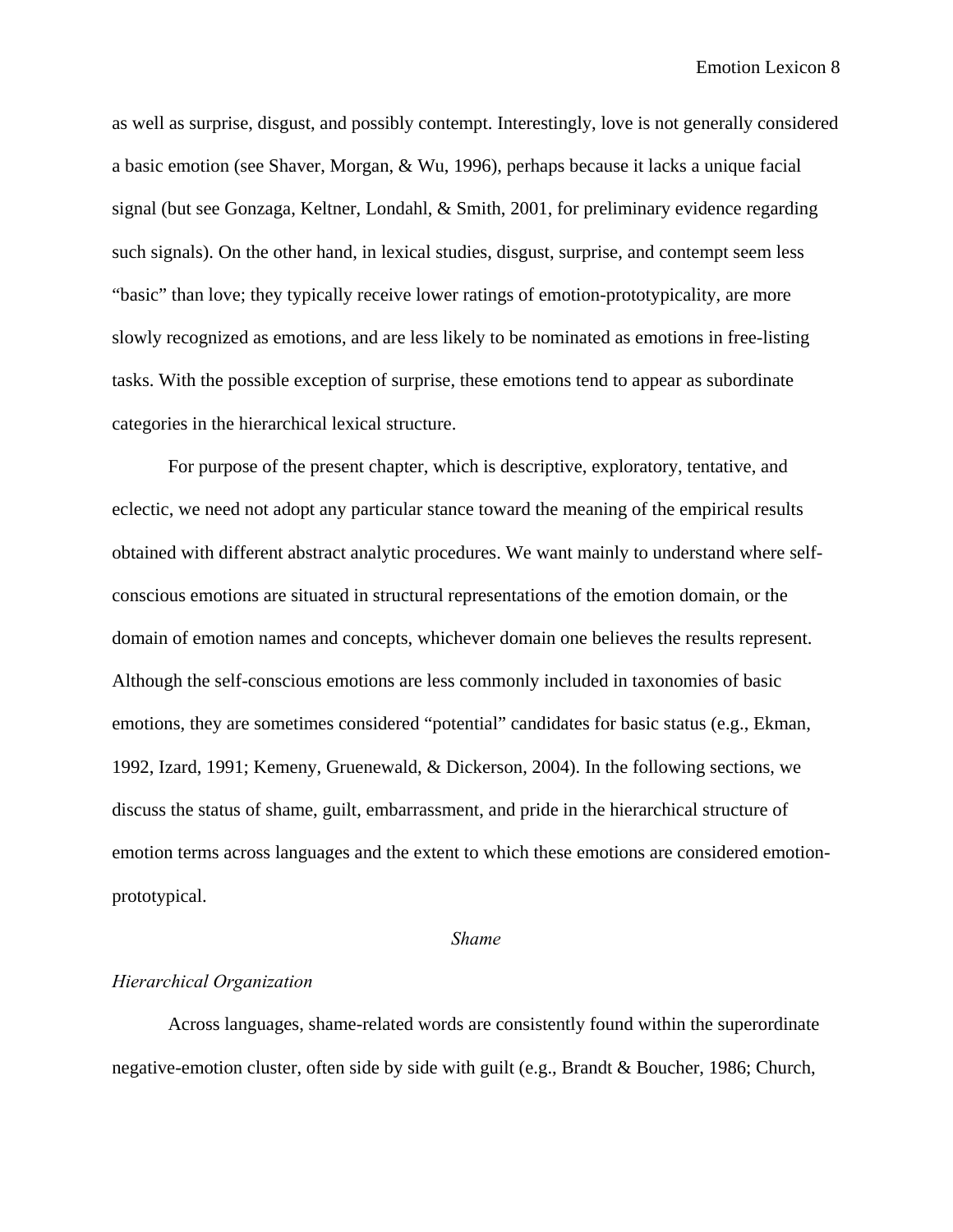Katigbak, Reyes, & Jensen, 1998). In Italian, for instance, shame and guilt appear together within the sadness cluster (along with remorse; Shaver et al., 1992), and these terms join the sadness cluster high in the hierarchy, suggesting the potential for a separate basic-level category if additional shame-related terms had been included in the analysis. In English, shame and guilt are also clustered closely together within the sadness category (along with remorse and regret; Shaver et al., 1987). However, there is no indication that either term would ever form a basiclevel cluster in English. (Examining an English-language thesaurus confirms that there are very few words with similar but slightly different meanings compared with shame, unlike the case for words like love, happiness, and anger.)

Although Shaver et al. (2001) similarly located shame within the sadness cluster in Indonesian (along with hurt), Fontaine et al. (2002), using similarity ratings rather than a sorting procedure, found that shame fell into a larger fear cluster in both Indonesian (along with embarrassment, but not guilt) and Dutch (along with guilt). Shame also appears within the fear cluster in Basque (Alonso-Arbiol et al., 2006) and, along with guilt/discomfort, in Ifaluk (Lutz, 1982).

In fact, Wierzbicka (1986) claimed that, in some languages (e.g., Gidjingali, spoken in Aboriginal Australia), shame is not distinguished lexically from fear. The closest translation of shame, *kunta*, is associated with a desire to retreat or run away, as distinct from the desire to hide or disappear that is typically associated with shame in the North American psychological literature on emotion. In a similar vein, in some languages the equivalent of shame is an emotion that occurs *before* one commits an immoral act, in the way that fear occurs prior to a potentially threatening event, rather than as a response to committing an immoral or socially inappropriate act (e.g., Bilimoria, 1995; Wierzbicka, 1986). Indian philosophy, for instance, describes a shame-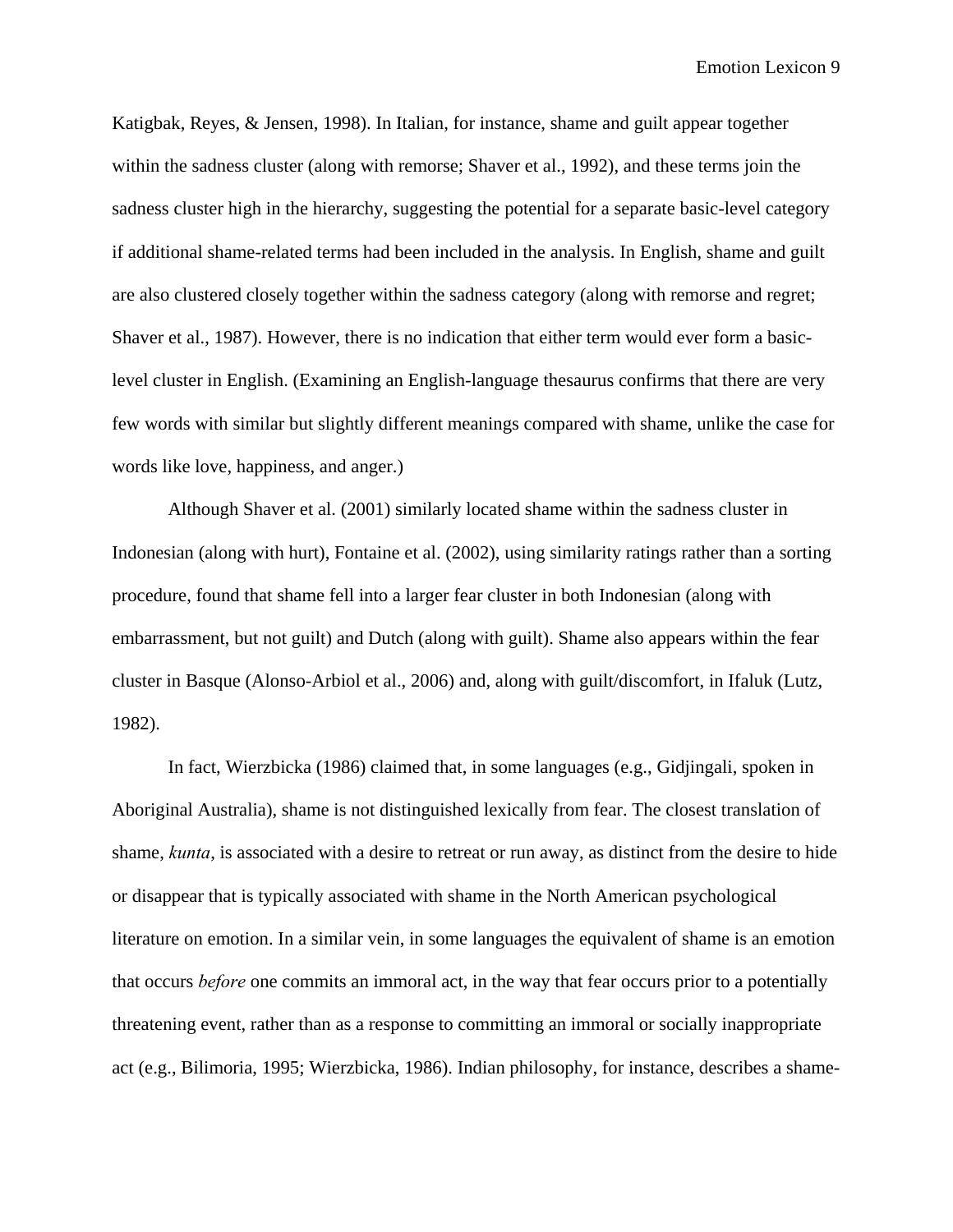like emotion, *hrī*, as the fear of social disapproval experienced before committing a misdeed, which may prevent the immoral behavior (Bilimoria, 1995).

Interestingly, in both Chinese (Shaver et al., 1992) and Japanese (Brandt & Boucher, 1986; Kobayashi, Schallert, & Ogren, 2003), shame-related emotions form a separate basic-level cluster (which includes guilt) within the superordinate negative-emotion category. Shame-related terms also appear within other basic-level clusters in Chinese (e.g., rage from shame and shame/resentment in the anger cluster). In a more extensive analysis of 113 Chinese shamerelated concepts (Li, Wang, & Fischer, 2004), at least two distinct sub-clusters were identified: "shame self-focus," which included guilt, and "reactions to shame, other-focus," which included embarrassment. The abundance and elaboration of shame terms in Chinese suggests that shame is discussed more frequently and in more detail (i.e., is "hypercognized"; Levy, 1973) in China than in other places. Consistent with this idea, Shaver et al. (1992) found that shame was among the first words learned by Chinese children: By two years of age, approximately 70 percent of Chinese children (according to parental report) knew the Chinese word for shame, whereas even by age three, only 10 percent of American children were thought by their parents to know the English equivalent (Ridgeway, Waters, & Kuczaj, 1985).

The differential placement of shame and guilt in different lexical studies – sometimes within a large "sadness" category, sometimes within a large "fear/anxiety" category, and sometimes within its own basic-level category – demonstrates the subtleties inherent in everyday conceptions of emotion. It also shows why it will always be difficult to pin emotion concepts down to certain words or to substitute a technical vocabulary in the psychology of emotions for the everyday language of emotion. In cultures or situations where shame is associated with anxiety or ambivalence about committing a particular action or transgression, it is similar to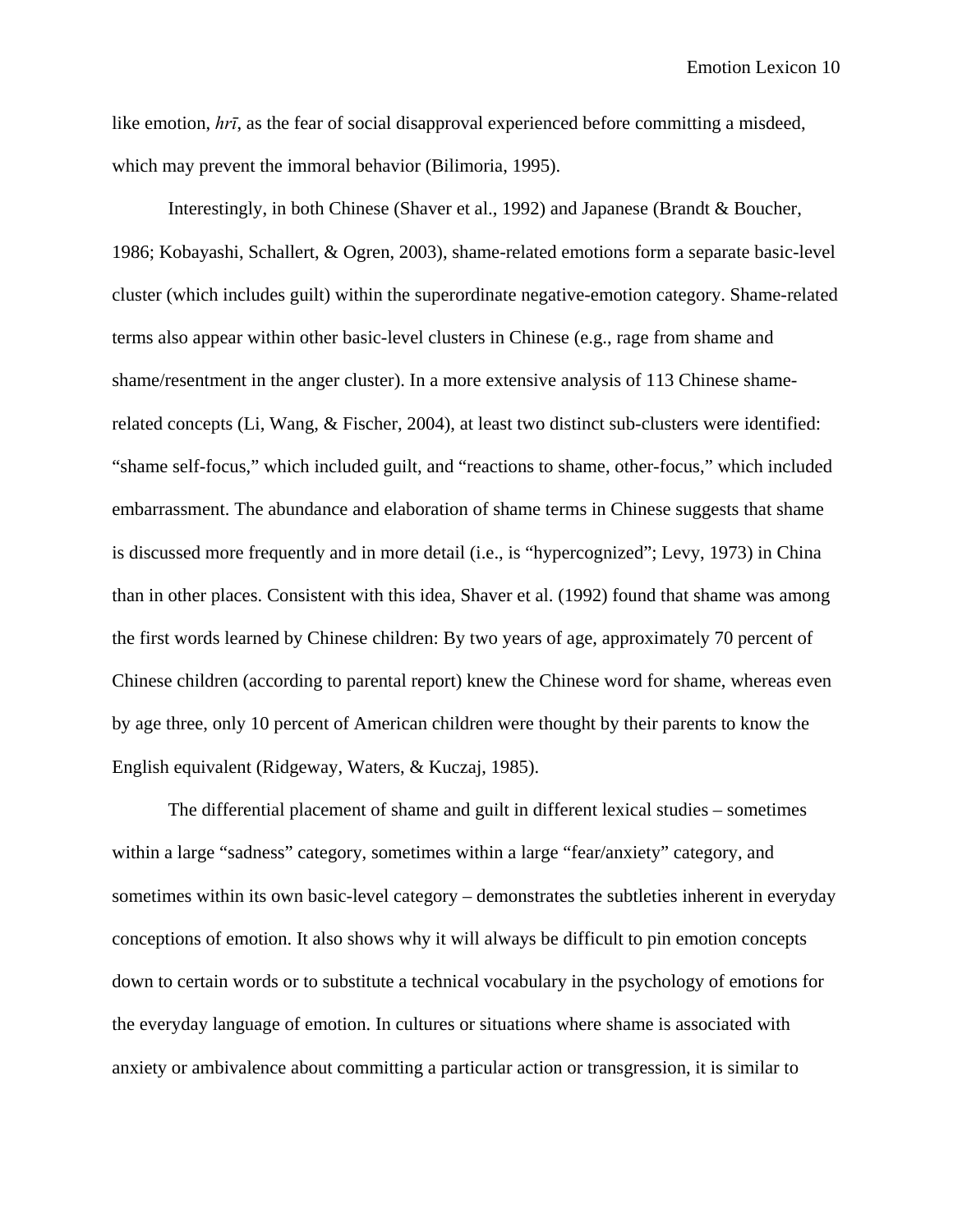other forms of anxiety, apprehension, and fear. But in cultures or situations where shame is conceptualized as an emotion that arises when a person has done something inappropriate, despicable, or regrettable, the emotion is viewed, appropriately, as akin to regret, remorse, and – more broadly – sadness. This suggests that the emotion itself partakes of, or blends with, other emotions, depending on the situation (either an actual situation or a culturally prototypical situation).

It is common on the listserv for the International Society for Research on Emotion for researchers to advocate moving away from everyday language and creating a technical language so that emotions such as shame, self-esteem, and love can be operationalized more precisely. This is similar to Cattell's (1957) early efforts to give names like sizothymia/affectothymia, threctia/parmia, harria/premsia, and praxernia/autia to basic personality traits, and Ainsworth's (Ainsworth, Blehar, Waters, & Wall, 1978) efforts to call the three major attachment patterns in infancy A, B, and C, rather than give them more natural English-language names. Present-day theorists and researchers retain these authors' ideas but now use terms like warmth, dominance, and openness for some of Cattell's personality trait dimensions and avoidant, secure, and anxious for Ainsworth's infant attachment categories. The same thing is likely to occur in studies of emotion, because so much of our knowledge of emotion is wrapped up with the nuances of everyday experience, language, and social interaction that we would quickly lose our intellectual bearings if we attempted to abandon what we already know, albeit somewhat intuitively and implicitly, in favor of a technical language whose connections to reality are unclear to everyone expect the language's inventor.

# *Forms of Cognitive and Linguistic Elaboration in the Emotion Domain*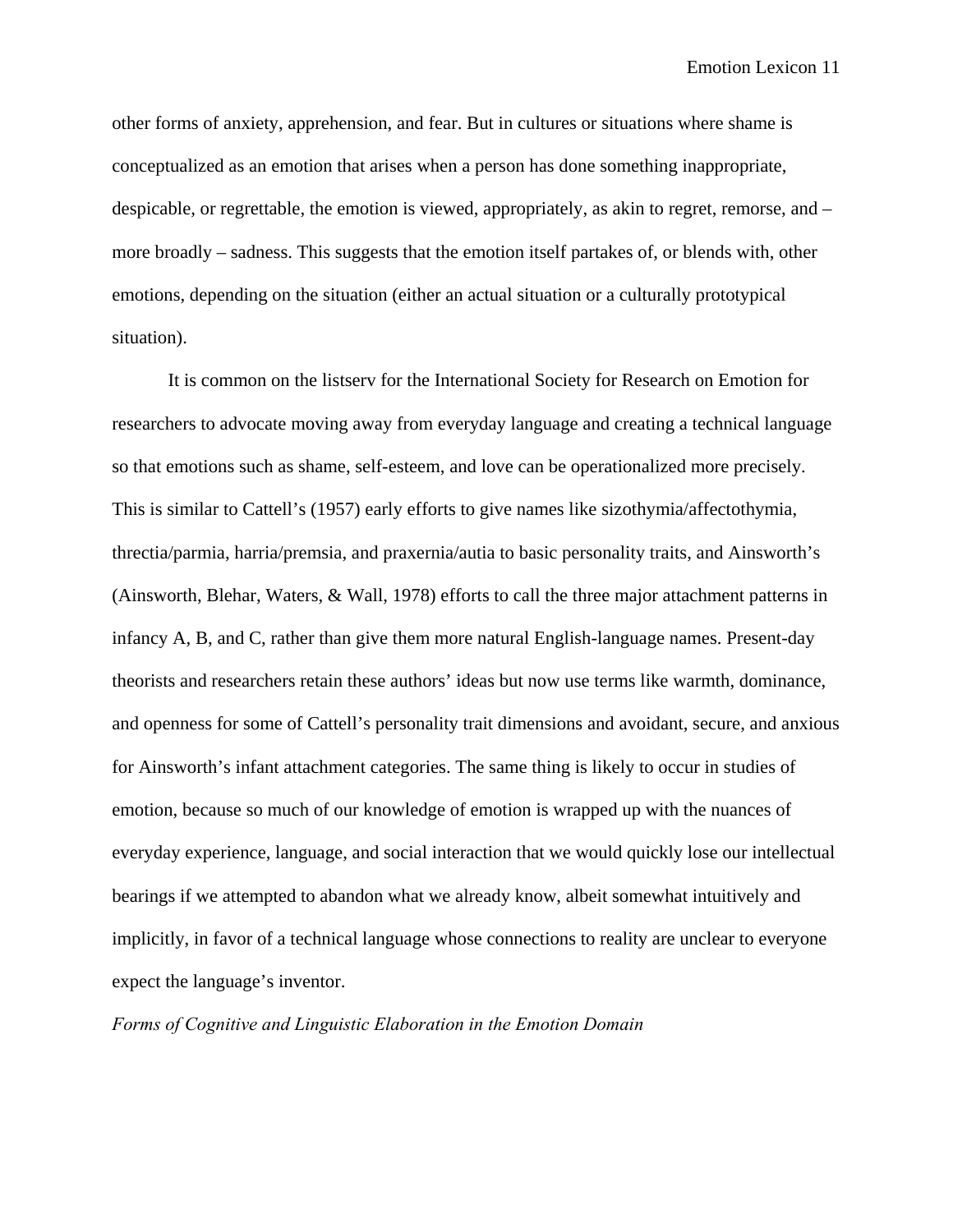Shaver et al. (1987) noted, when discussing the relatively small number of cognitively "basic" emotion categories within the large English emotion lexicon, that there seem to be two main reasons for lexical elaboration. One is to mark degrees of intensity. For example, in English one can be slightly embarrassed, embarrassed, or mortified; one can be annoyed, angry, or enraged; one can be apprehensive, frightened, or terrified. The other reason for creating new emotion words is to indicate something special or specific about the *situation* in which the emotion arises. For example, in English one could be disappointed, which implies that one is sad or unhappy about having expected more than reality delivered; one could be homesick, which implies that one is sad because of being away from home; and so on. The fact that Li et al. (2004) could find 113 shame-related words in Chinese is an indication that there are many designated levels of shame in China, and many specific kinds of situations in which shame arises.

This expectation is confirmed when we see the following attempts to translate some of the Chinese shame terms into English: "losing face," "truly losing face," and "losing face terribly." There is "being ashamed," but also "being ashamed to death." As if that were not sufficient, one can be "so ashamed that the even the ancestors of eight generations can feel it." Beyond these remarkably specific designations of degrees of shame, there are many situationspecific shame words, which (when translated into English by Li et al., 2004) mean: "hushing up a scandal (to avoid shame)," "family shame should not be made public," and "hiding one's illness from doctors (trying to hide shameful things)." There are specific words for being "afraid of being gossiped about" and "looking for a hole to climb into." There are also many fascinatingly graphic words for being shameless: "thick-skinned face without shame," "one's facial skin is even thicker than the corner of the city wall (absolutely no sense of shame)."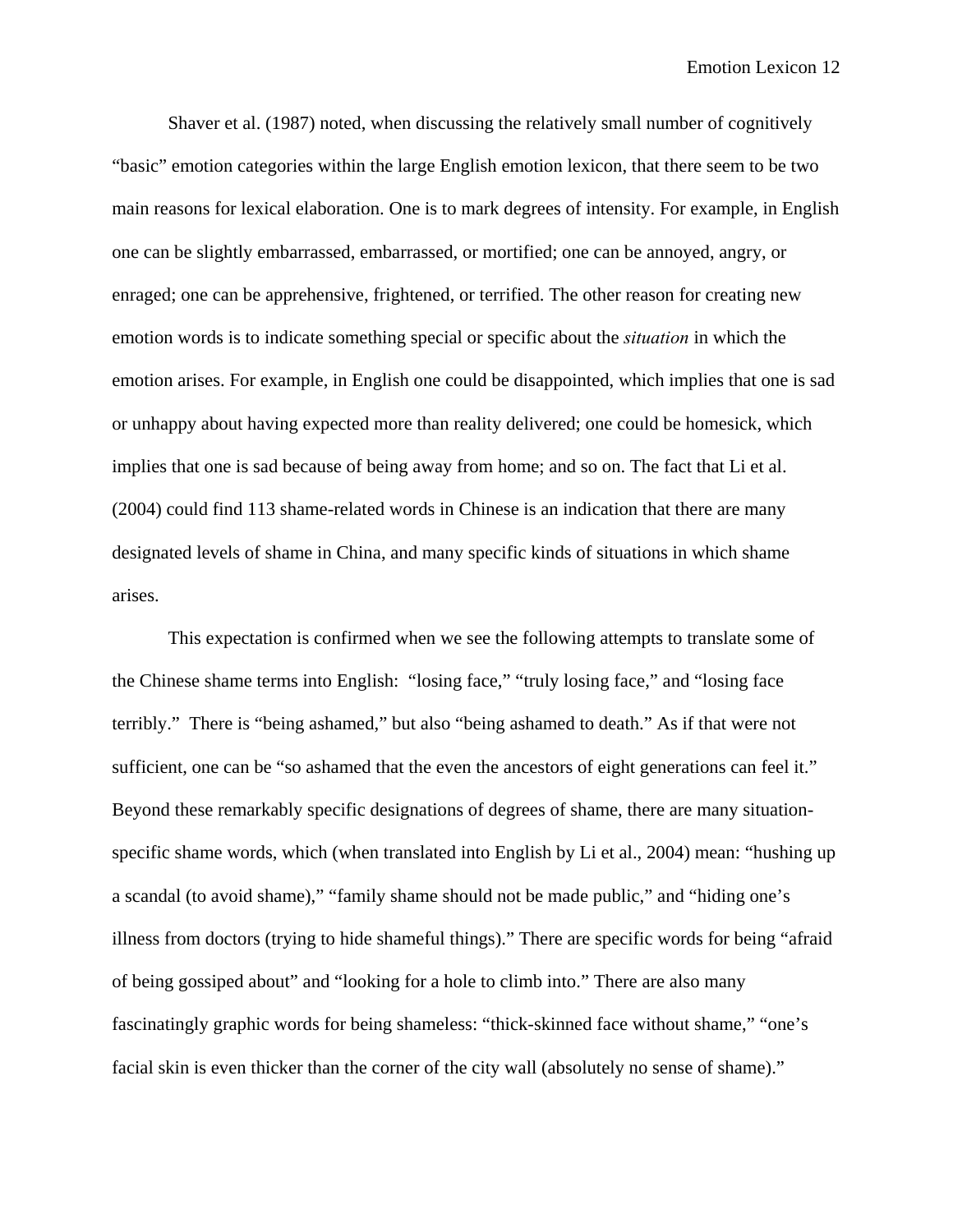In contrast, English and Indonesian appear to have very few salient shame-related words. In Indonesian, among the 124 emotion-prototypical words examined by Shaver et al. (2001), only *malu* (shame, disgrace, mortification) qualified. Yet, anthropological observations suggest that shame plays an important role in Indonesian social life, particularly in comparison with Western culture (Fessler, 1999, 2004). Consistent with such observations, Fessler (2004) found that the term *malu*, which was included in Shaver et al.'s (2001) study, is used considerably more often in Indonesia than the word "shame" is used in southern California, and the situations associated with shame in Indonesia were somewhat different and more elaborately linked to other kinds of feelings than those in California. In Indonesian, the concept of shame was centered on inadequacy and social rejection and, consistent with Shaver et al.'s (2001) findings based on cluster analysis, was not closely linked with guilt (see also Brandt & Boucher, 1986). Also consistent with previous findings (Shaver et al., 1987; Brandt & Boucher, 1986), Fessler's shame cluster in English included only guilt, embarrassment, and humiliation, and was not linked to social rank or shyness. In Indonesia, shame was related to being "reluctant to approach someone of higher status," "embarrassed by others' importance," "feeling inferior," and feeling "stained" or "dirty."

Despite these differences, it is easy to imagine American parallels to the situations implied by the Indonesian words in Fessler's (2004) study. People in North America can certainly be ashamed of their worn or dirty clothes, their less than polished manners, or their "uneducated" language; they can feel awkward and out of place at cocktail parties with famous or high-status individuals. Thus, as with most cross-cultural comparisons we have seen in the emotion literature, there is no indication that people in different cultures, or people speaking different languages, have wildly different experiences or conceptions of emotion (see also Frank,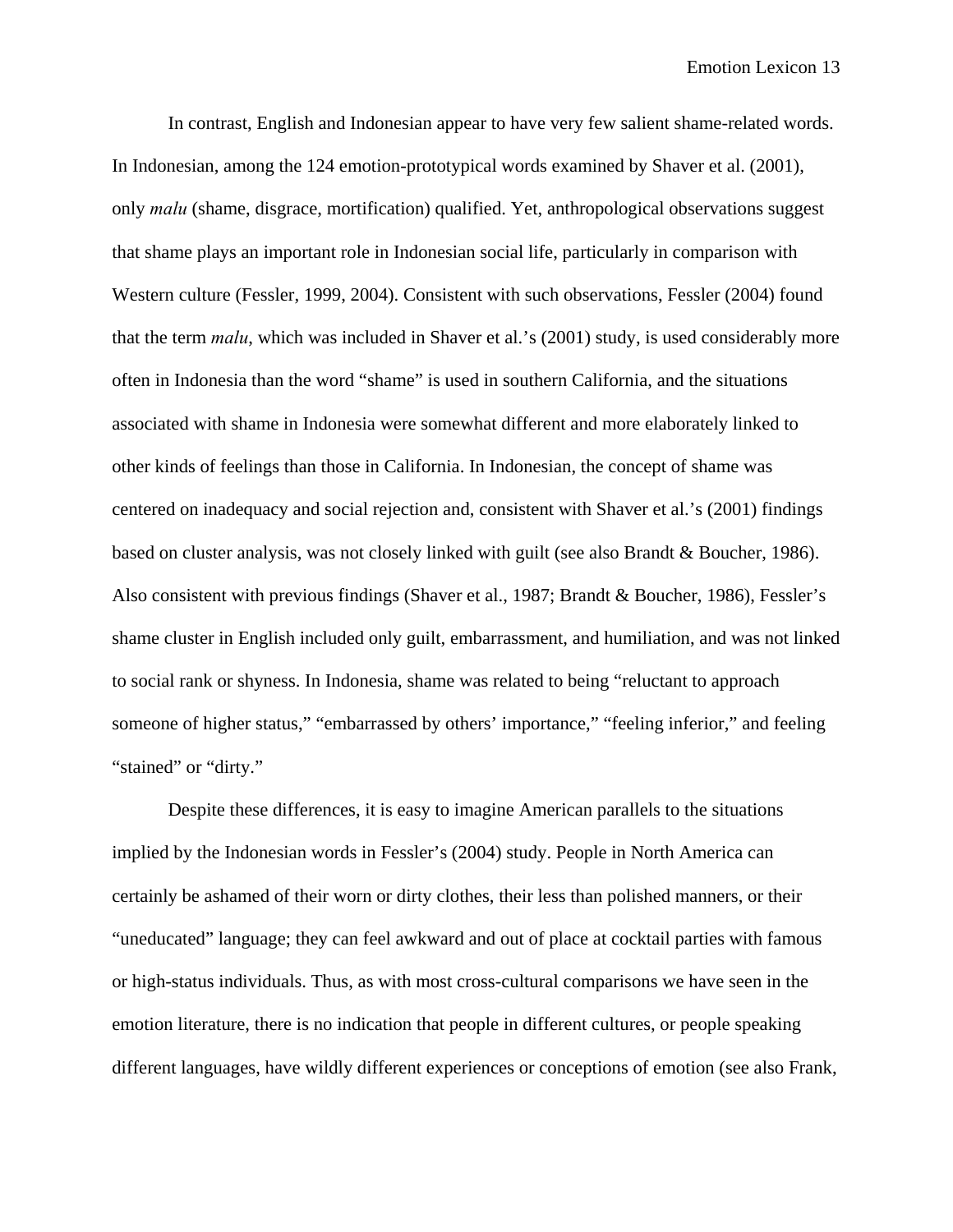Harvey, & Verdun, 2000). It is likely, however, that certain emotions occur more often in one culture than another, are noticed more often and in more detail, matter more, and can be spoken about with greater precision and more easily. We agree with anthropologists and cross-cultural psychologists that these differences are likely to be important and worth understanding much better than we currently do.

# *Is Shame Ever Positive?*

Although there is good evidence for the hypercognition of shame in some cultures (e.g., Chinese culture, as just mentioned), there is little support for the claim made by some emotion theorists that, in some societies, shame is a phenomenologically positive experience, or that shame is associated with positive emotions (e.g., Mesquita & Karasawa, 2004; Wallbott  $\&$ Scherer, 1995). Scheff (1994) argues that the English language is unique in that there is no distinction between positive and negative aspects of shame: In his view, most languages include a word (roughly translated as humility, e.g., *pudor* in Spanish) that emphasizes "everyday shame," which is "always a positive attribute" (p. 40). However, in the languages examined here, shame was consistently located within the superordinate *negative*-emotion cluster, and even when more extensive analyses of shame-related words were conducted (Fessler, 2004; Li et al., 2004), the semantic domain of shame was always negatively valenced, at least in the minds of people who experienced shame.

This does not mean, however, that shame has no social value and is not looked upon favorably by people who would like to induce it in others. In English we can say, "He's shameless," and when we do, it means the person *should* be ashamed but is either too ignorant or too morally insensitive to realize it. We can say, "Have you no shame?" which means, "Surely you *should* be ashamed," and so on. In the study by Li et al. (2004), there are many ways to say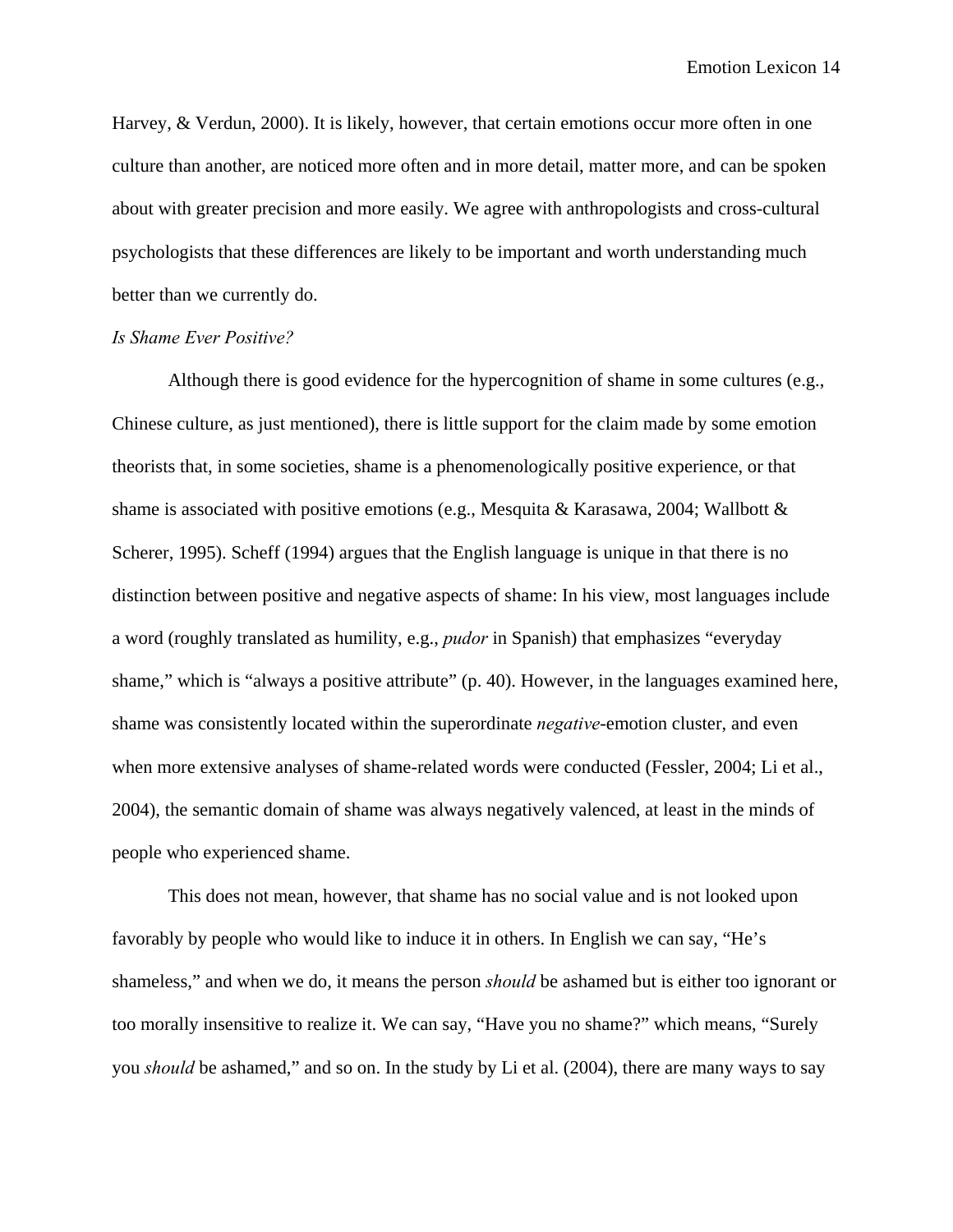in Chinese, "Even a devil would be scared of one who doesn't want to maintain his/her face (a shameless person is hopeless)." Li et al. (2004) mention other studies of Asian cultures, which indicate that shame is viewed as a desirable state when it encourages people to behave properly. For example, "In Orissa, India, shame also indicates a heightened awareness and is seen and experienced both as a healthy emotion and an antidote to rage" (Menon & Shweder, 1994).

In fact, Menon and Shweder (1994) reported that Indian participants tended to associate shame with happiness, whereas American participants were more likely to associate shame with anger. These findings could be taken as evidence that shame is positively valenced in India. However, in a replication of Menon and Shweder's study, Rozin (2003) found that the two cultures differed not in the *valence* attributed to shame, but in their means of classifying emotions: American participants tended to classify emotions based on valence, whereas Indian participants were more likely to classify them based on their social effects. Because both shame and happiness are perceived to have positive effects on the social order, they were classified together. When asked to make classifications based on valence, both Indian and American participants associated shame with anger. Conversely, when asked to make classifications based on the social effects of the emotion, both groups associated shame with happiness. Taken as a whole, these findings suggest that shame feels bad everywhere in the world when one experiences it oneself, but the capacity to experience shame in culturally appropriate situations is likely to be viewed everywhere as a socially desirable trait.

# *Measures of Prototypicality*

In most samples in which prototypicality ratings have been obtained, shame is perceived as more prototypical of the emotion category than are the other self-conscious emotions (Alonso-Arbiol et al., 2006; Fontaine et al., 2002; Niedenthal et al., 2004; Smith & Smith, 1995;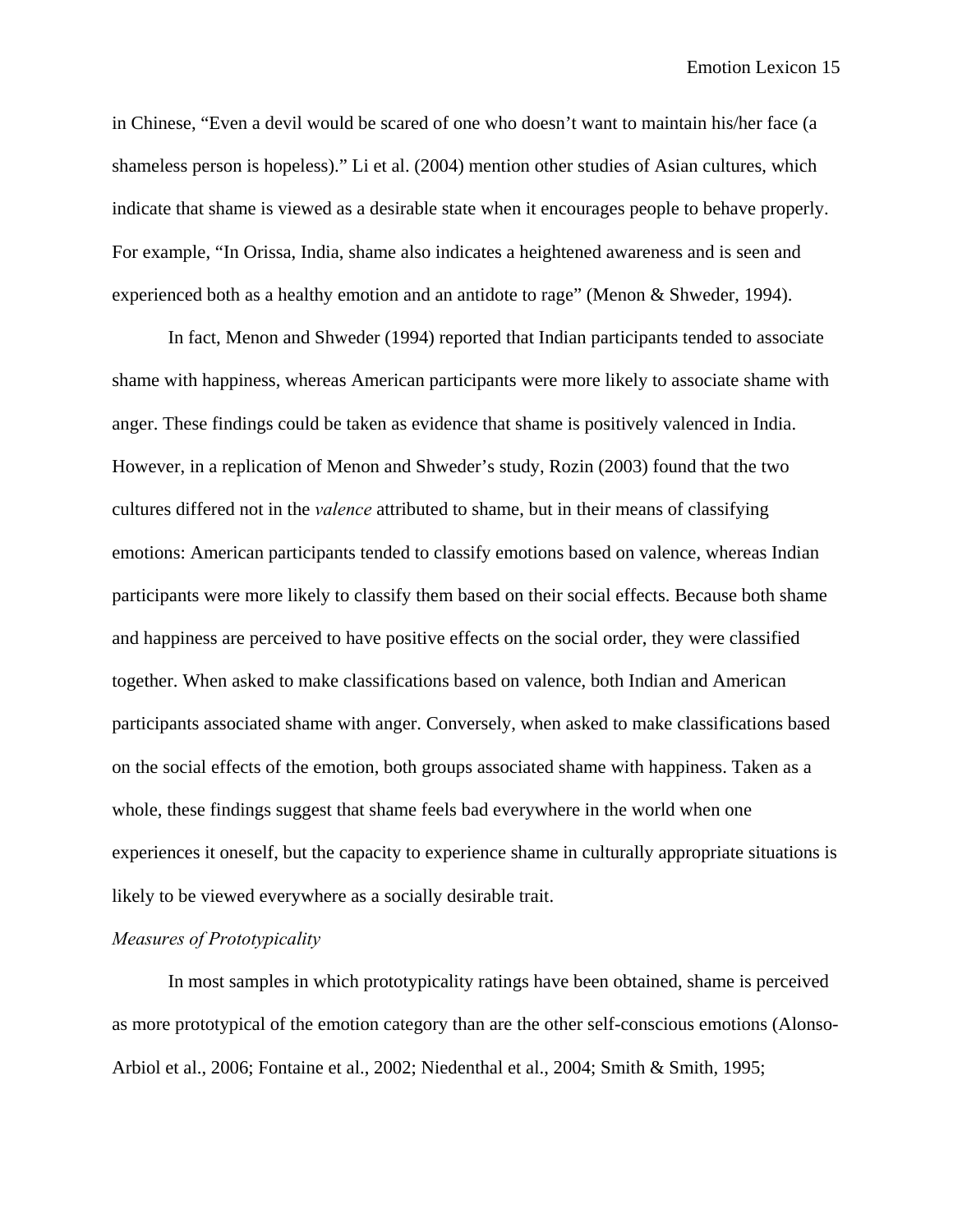Zammuner, 1998). In fact, in several languages the prototypicality ratings of shame closely approximated those of the basic-level emotions (e.g., in Basque, Alonso-Arbiol et al., 2006; in Italian, Zammuner, 1998), and in most languages shame prototypicality ratings exceeded those for disgust, surprise, and contempt. There were a few exceptions: In Indonesia, pride received the highest rating, followed by shame (Shaver et al., 2001), and in English there was little difference among the ratings of guilt, shame, and embarrassment, although pride received the lowest emotion-prototypicality ratings of the four emotions (Shaver et al., 1987).

Other indices similarly suggest that shame is considered more emotion-prototypical than the other self-conscious emotions: Compared to guilt and embarrassment, shame was more likely to be nominated in free-listing tasks (Smith & Smith, 1995; van Goozen & Frijda, 1993; Zammuner, 1998; but see Fehr & Russell, 1984) and was recognized more quickly and accurately as an emotion (Niedenthal et al., 2004). In fact, shame was more likely to be nominated than some of the basic emotions (e.g., more so than surprise in Turkish, according to Smith & Smith, 1995; more so than disgust and contempt in Italian, according to Zammuner, 1998). It was recognized more quickly than disgust, contempt, and surprise in French (Niedenthal et al., 2004) and was more likely than disgust and surprise to be classified as an emotion in Filipino (Church et al., 1998).

These findings highlight the importance of shame across languages and the central role of this emotion in human social life. Together with anthropological evidence that a shame-like emotion is present across cultures (Fessler, 1999) and research suggesting that there is a unique behavioral shame display (e.g., Keltner & Buswell, 1996), such findings indicate that shame shares many qualities with the basic-level emotions (Kemeny et al., 2004). It may have been left off the "basic" lists in American psychology partly because it is not as salient as other basic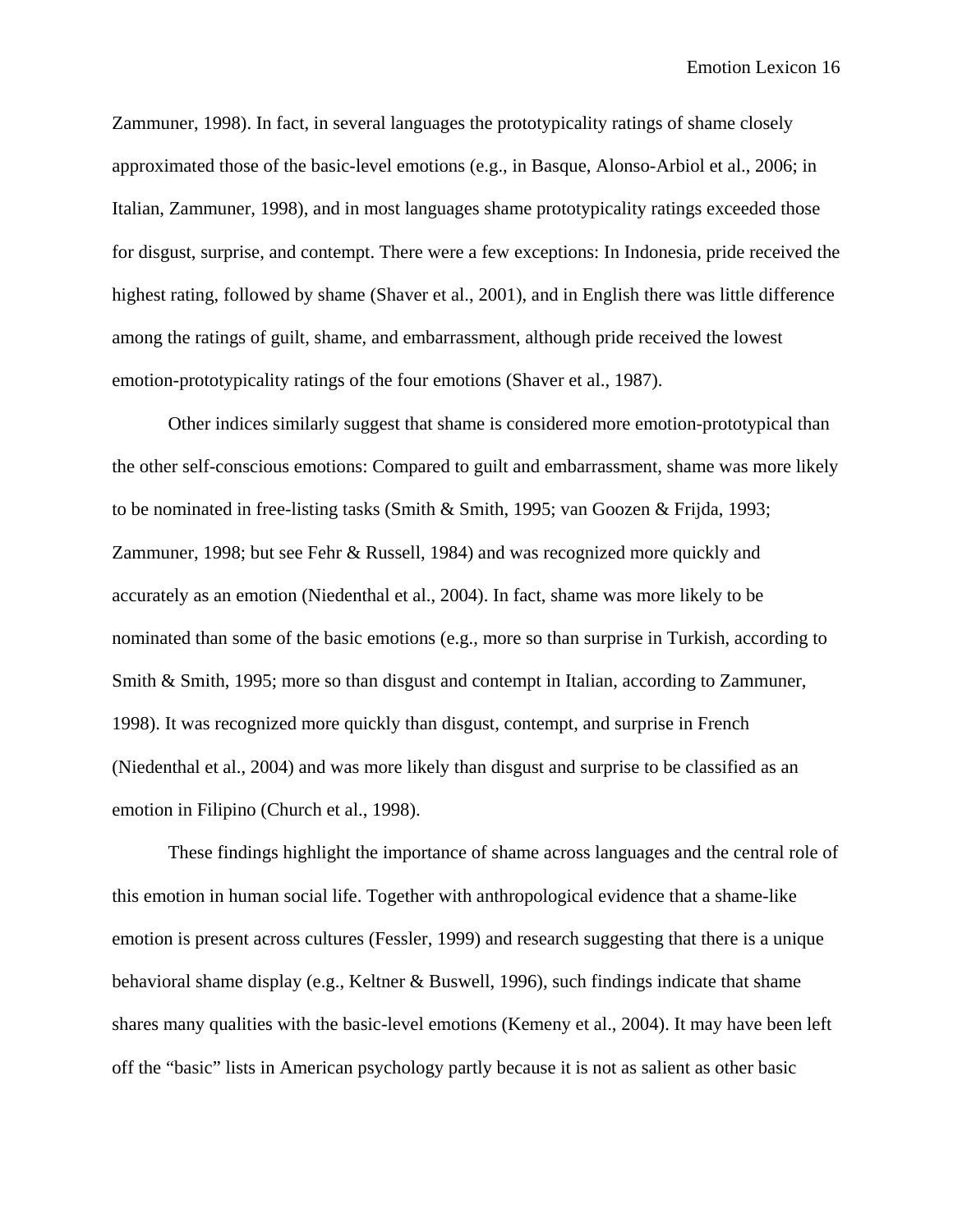emotions in North America, and partly because its display is not limited to the face and is easier to detect when seen developing over time, in a social context. (Love has been neglected for similar reasons; Gonzaga et al., 2001; Shaver et al., 1996.)

# *Guilt*

In several studies of emotion terms, guilt was not included because it received low emotion-prototypicality ratings in initial studies (e.g., in Basque, Alonso-Arbiol et al., 2006; in Indonesian, Shaver et al., 2001; and in Turkish, Smith & Smith, 1995). In cases where it was included, guilt often clustered with shame and, at times, with embarrassment. In English and Italian, these three emotions are clustered together within the sadness cluster. In Dutch, guilt and shame also appear together, but within the fear cluster, and in Chinese, guilt falls within the basic-level shame cluster. (An equivalent of embarrassment was not included in either the Dutch or the Chinese studies.)

 Thus, at least from a lexical perspective, findings regarding guilt and shame provide little support for social scientists' distinctions between these two emotions. Some have proposed that guilt is more important in individualistic cultures, whereas shame is more important in collectivistic cultures (e.g., Triandis, 1994). However, as described earlier, shame is generally perceived as a more prototypical emotion than guilt, with little variation across cultures. Even the dictionary (*The American Heritage Dictionary of the English Language*, 2000) suggests close connections between shame and guilt, defining shame as "a painful emotion caused by a strong sense of guilt, embarrassment, unworthiness, or disgrace." Guilt is defined as a "remorseful awareness of having done something wrong," and "self-reproach for supposed inadequacy or wrongdoing." This might be a case where science *can* create more precise and scientifically useful distinctions than people make in their everyday conversations.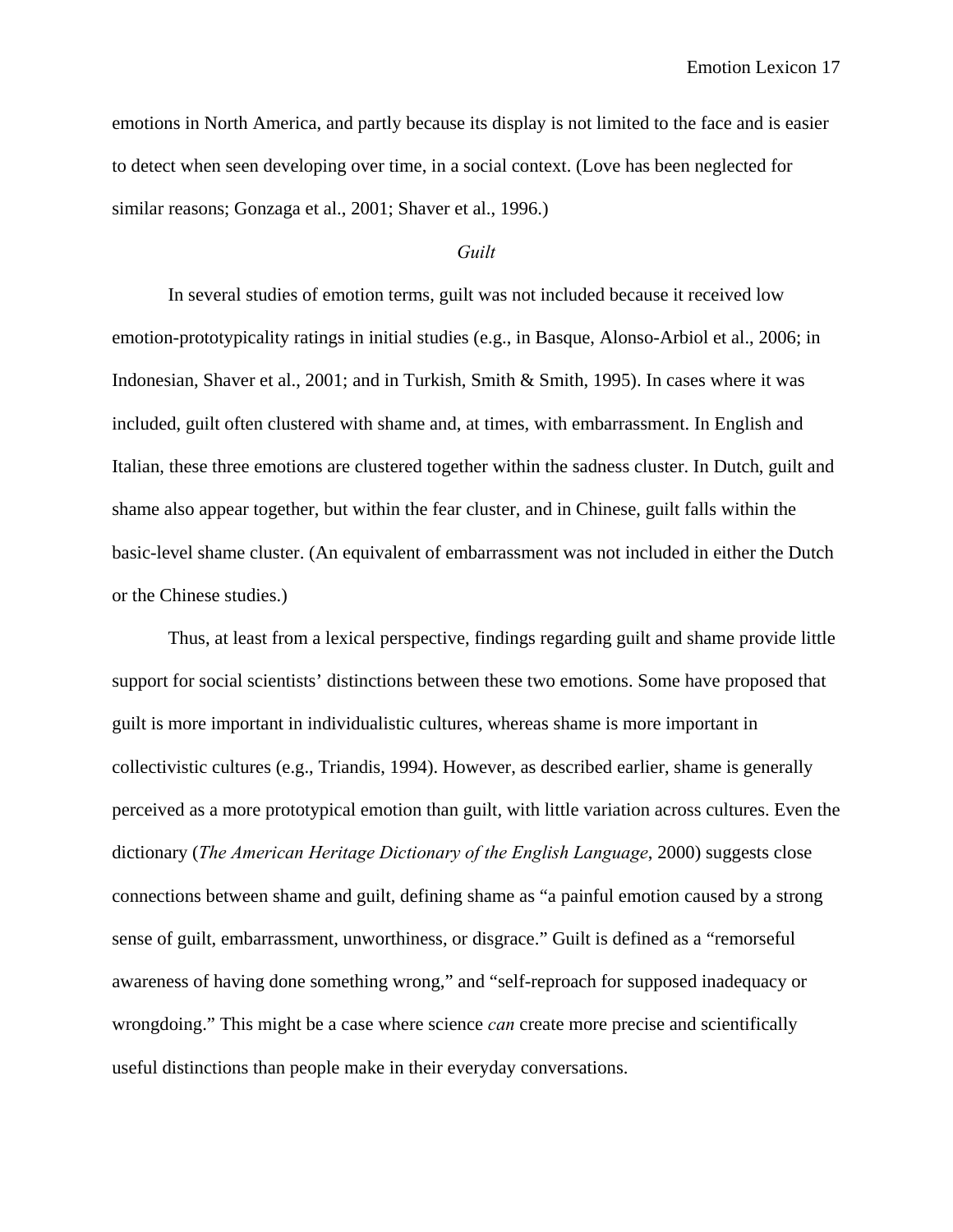In fact, we believe this is precisely what Tangney (1990; see also Tangney & Dearing, 2002) has done. She retained the ordinary-language terms shame and guilt, but gave each word a technical definition and then operationalized her definitions in a carefully designed questionnaire. Pursuing that strategy, she was able to identify important correlates and consequences of shame and guilt, showing that the two constellations are quite different. In essence, guilt is "good," is associated with high self-esteem, and can result in improved social behavior; shame is "bad" and is associated with low self-esteem and destructive personal consequences. Perhaps as has occurred with the distinction between "ordinary sadness" and "clinical depression," science will eventually influence everyday language and cause ordinary people to draw a sharper distinction between guilt and shame.

### *Embarrassment*

Like guilt, embarrassment was not always included in studies of emotion terms because of low initial emotion-prototypicality ratings. When included, embarrassment was often located close to shame, either within the sadness cluster (in English, Shaver et al., 1987; in Italian, Shaver et al., 1992) or the fear cluster (Indonesian, Fontaine et al., 2002). In fact, several languages (e.g., Ifaluk, Lutz, 1982; Oriya of Eastern India, Haidt & Keltner, 1999) appear not to have a distinct term for embarrassment, possibly because of the high degree of semantic overlap between shame and embarrassment. Both intuition and the dictionary suggest that embarrassment is less serious and less deeply painful than shame: "feeling self-conscious or ill at ease, disconcerted." Most thesauruses list awkwardness, humiliation, mortification, and shame as substitutes for embarrassment, suggesting that *intense* embarrassment is similar to, or the same as, shame. If so, this may be a case where English has marked degrees of intensity within the shame category rather than naming two completely distinct emotions.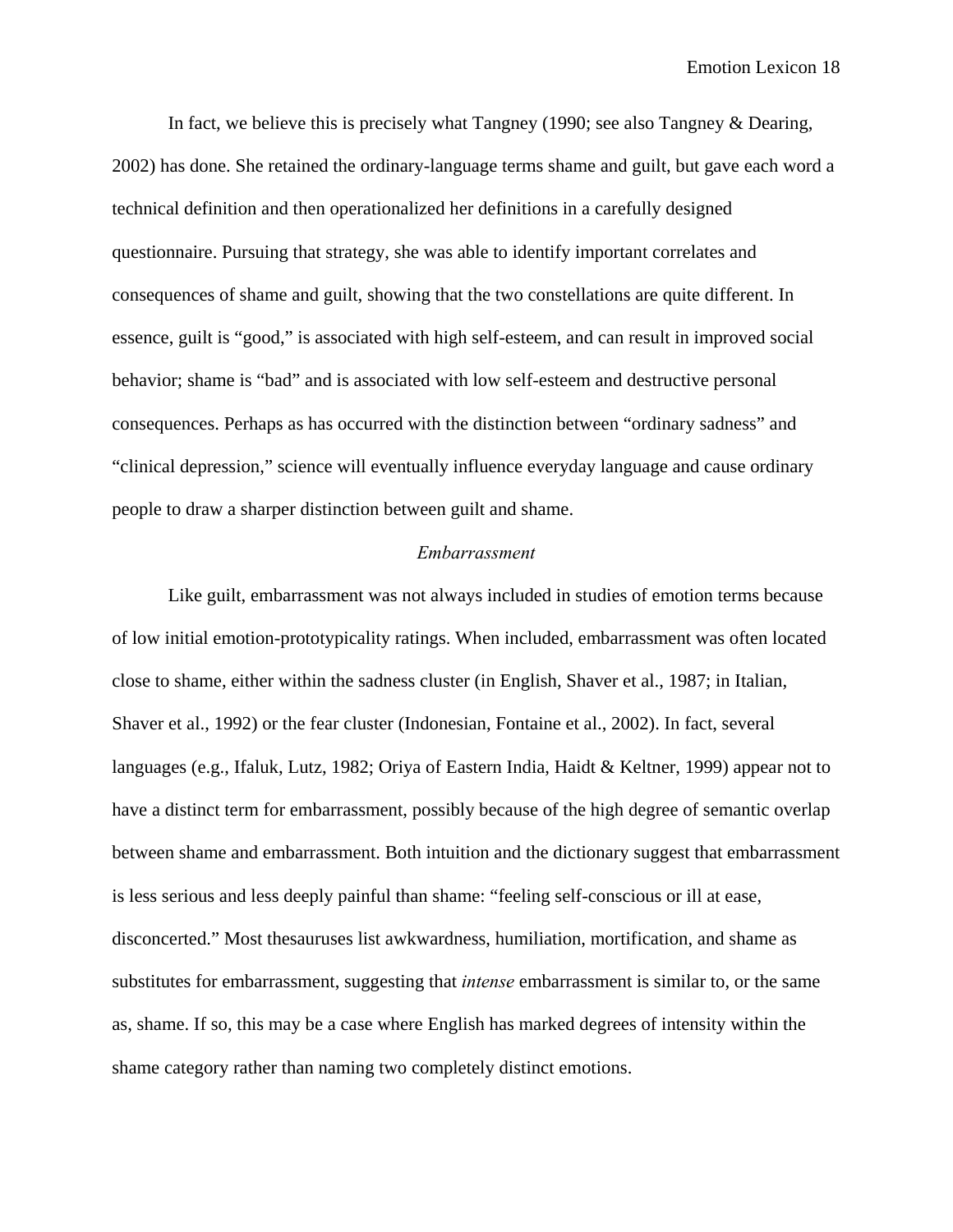#### *Pride*

In most languages, pride falls within the positive emotion superordinate category and the joy/happiness category at the cognitively basic level. It is accompanied in this cluster by triumph in English (Shaver et al., 1987; Storm & Storm, 1987); by amazement, courage, and anticipation in Dutch (Fontaine et al., 2002); by boastful and surprise in Japanese (Brandt & Boucher, 1986); and by tranquil in Sinhalese (Brandt & Boucher, 1986). In Ifaluk, *bagbeg*, which is translated as pride/love, falls into a cluster that Lutz labels "emotions of good fortune," which includes happiness and excitement and is indistinguishable from joy/happiness in other studies.

Several of the studies reviewed here included two (or more) words for pride, differing in their evaluative implications. In Indonesian, for instance, *besar hati* implies pride and elation, whereas *tinggi hati* is translated as conceit or arrogance. French includes both *fierté* (pride) and *orgueil* (arrogant pride; Niedenthal et al., 2004) and in Italian, *orogolio* and *fierezza* correspond to justified and arrogant pride, respectively (although only *orogolio* was included by Zammuner, 1998). As might be expected from this distinction, these two kinds of pride appear in different clusters in the emotion hierarchies. Justified or morally acceptable forms of pride are typically clustered with other positive emotions (e.g., triumph, pleasure). Arrogant pride tends to fall into a large anger cluster, which also includes envy, jealousy, disgust, and contempt (Alonso-Arbiol et al., 2006; Shaver et al., 2001; Shaver et al., 1992). However, in an analysis of English emotion words, Storm and Storm (1987) found that all pride-related words were clustered together within the superordinate positive-emotion category. Within this pride cluster, two distinct subclusters were evident: One included terms such as triumph and victorious and the other included terms such as smug, superior, and arrogant. In this case, the tendency of some research participants to put multiple pride words into the same category, with many of them implying a positive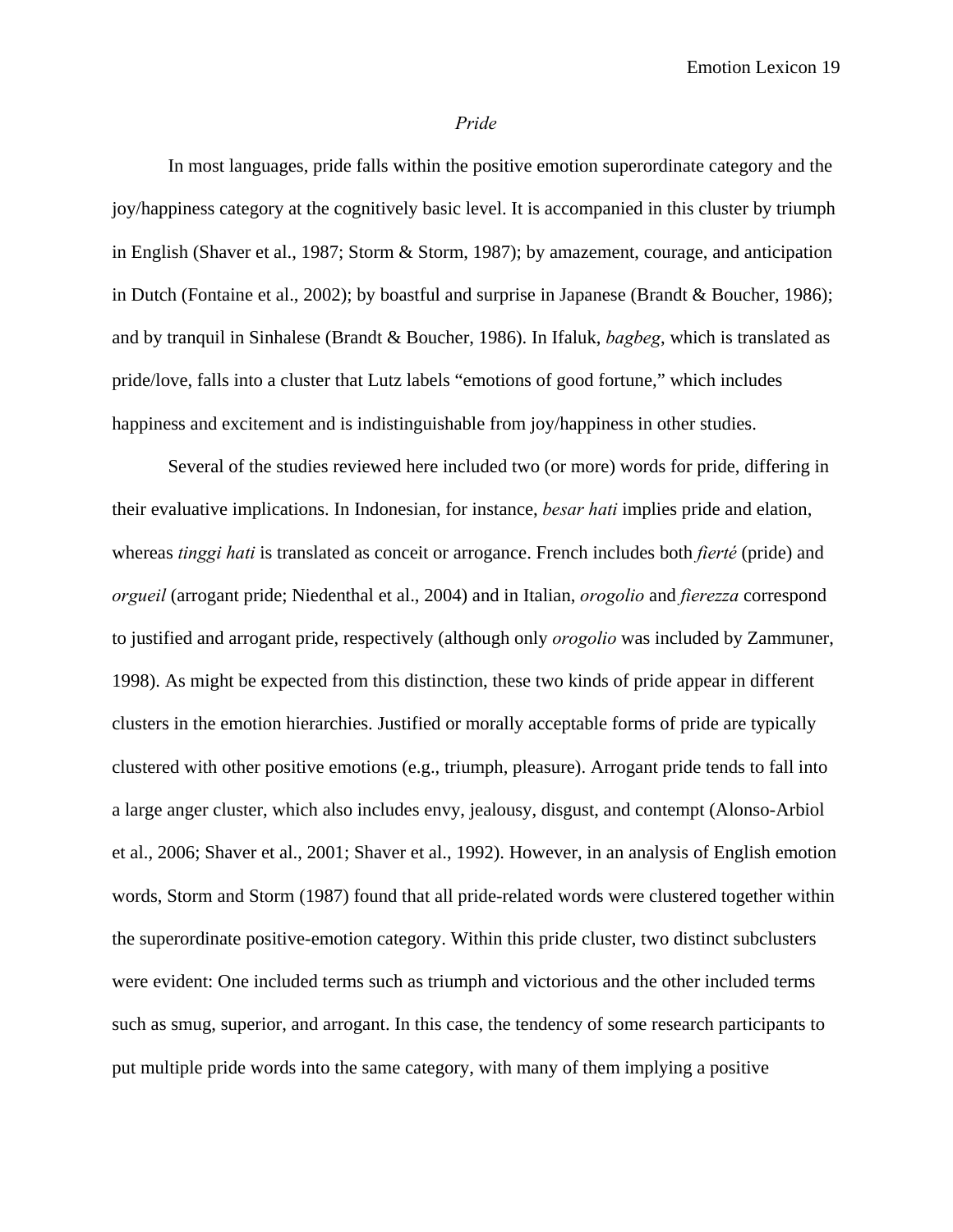emotional state, caused all of the pride words to end up on the positive side of the superordinate distinction between positively and negatively valenced emotions. A more extensive analysis of 20 pride-related words similarly revealed two dimensions of pride, one including words such as confident, achieving, and victorious, and another including words such as haughty, arrogant, and pompous (Tracy & Robins, in press).

The Ifaluk language (Lutz, 1982) also appears to contain words for undesirable pride-like emotions – *gatinap* describes someone who is boastful about skills or intelligence, and *gabosbos* refers to a person who shows off material possessions. But these terms, which are typically used to describe someone else's behavior, not one's own feelings, were not included in Lutz's (1982) analysis of emotion words. This situation raises an important issue: We (North Americans and Ifalukians) tend to use different words when describing our own emotions than when describing someone else's emotions or emotional behavior, especially when we think another person's emotions or behaviors are reprehensible. If we ourselves accomplish something important, we are likely to view ourselves as justifiably proud; when our children perform well in school or athletics, our parental pride seems natural, very positive, and morally sensible. But when we see someone else "gloating" over a success, especially one we consider minor or undeserved, the words "arrogant," "smug," "boastful," and "self-satisfied" come to mind. This suggests that the term "negative emotion" has two meanings: negative in valence as experienced by oneself and negative in its effects on other people, no matter how good it may feel from the inside.

Tracy and Robins (2004; in press) have argued, however, that both forms of pride, which they refer to as "authentic" and "hubristic" pride, can be used in a self-descriptive manner. Further, according to their model, authentic and hubristic pride are distinguished not only by their effects on others, but also by the extent to which pride-eliciting experiences are attributed to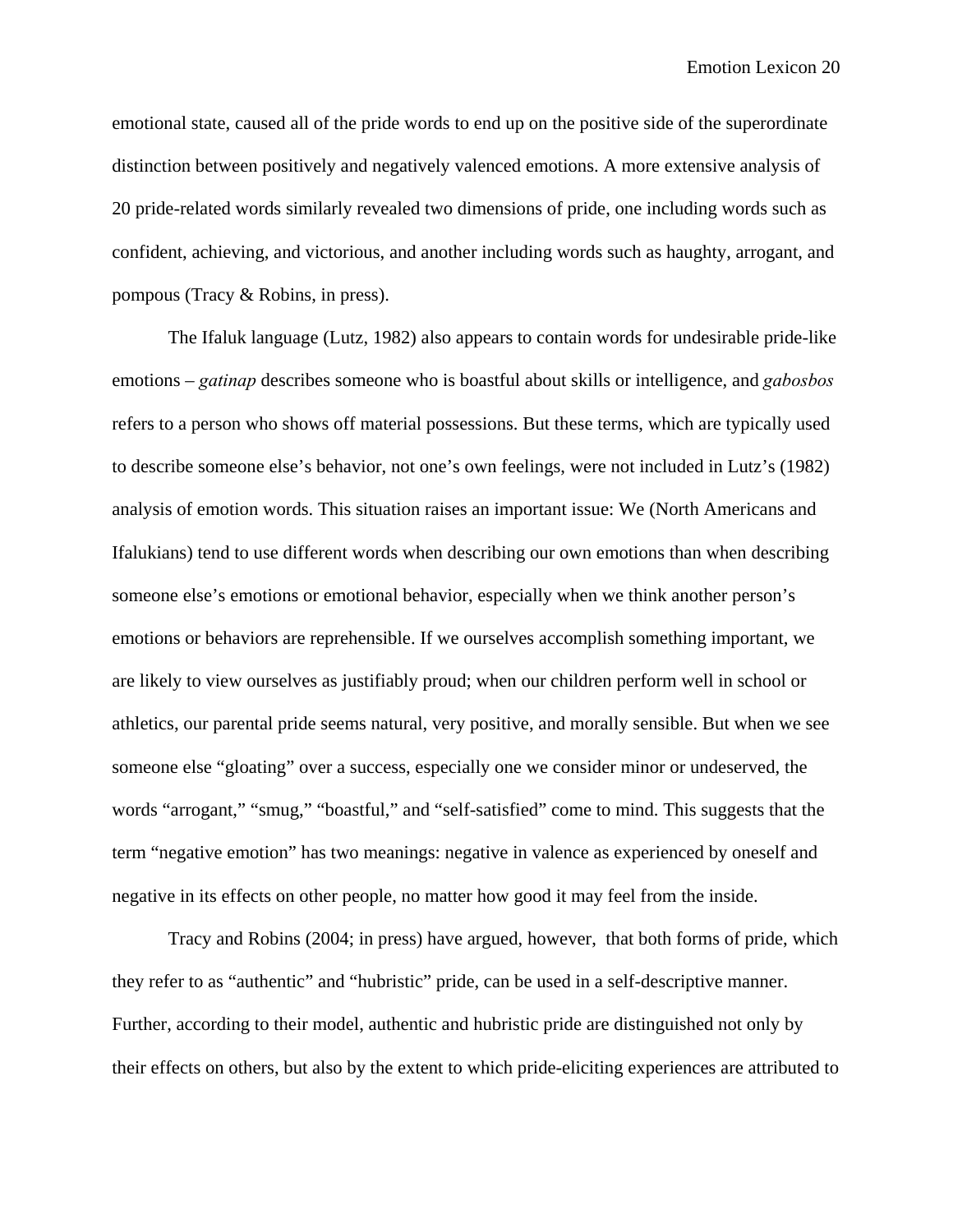global, stable characteristics of the self (e.g., intelligence) versus specific, unstable factors (e.g., hard work). In this framework, global, stable attributions for success lead to hubristic pride, whereas specific, unstable attributions lead to authentic pride. In support of these ideas, Tracy and Robins (in press) found that some participants did rate words such as "arrogant" and "conceited" as self-descriptive when recalling past pride-eliciting experiences. People who rated these hubristic words highly were more likely to attribute their success to stable characteristics of the self, and they also scored higher on a measure of narcissism. These findings suggest that hubristic pride may not depend entirely on the evaluations of others. However, the idea that hubristic pride is a negative emotion primarily from an evaluative perspective has two further implications that have not yet, to our knowledge, been addressed. First, hubristic pride should be attributed more often to others than to oneself and, second, it should be a phenomenologically positive emotion for the person who experiences it.

## *Concluding Comments*

 We can draw several tentative conclusions from our examination of the sparse literature on shame, guilt, embarrassment, and pride in lexical studies of emotion terms. First, these emotions have been relatively neglected in lexical studies. Most lexical studies have been initiated and conducted by North American English speakers, in a part of the world where, until recently, scant attention has been paid to self-conscious emotions in psychology. Moreover, even if researchers had paid attention to words designating these emotions, English seems to be somewhat lacking in single-word names for them. For instance, although many languages make clear distinctions between two forms of pride (i.e., justified pride versus smugness or arrogance), only "pride" in English was considered emotion-prototypical enough to qualify for inclusion in subsequent analyses. (This is may be due in part to the fact that smugness and arrogance are not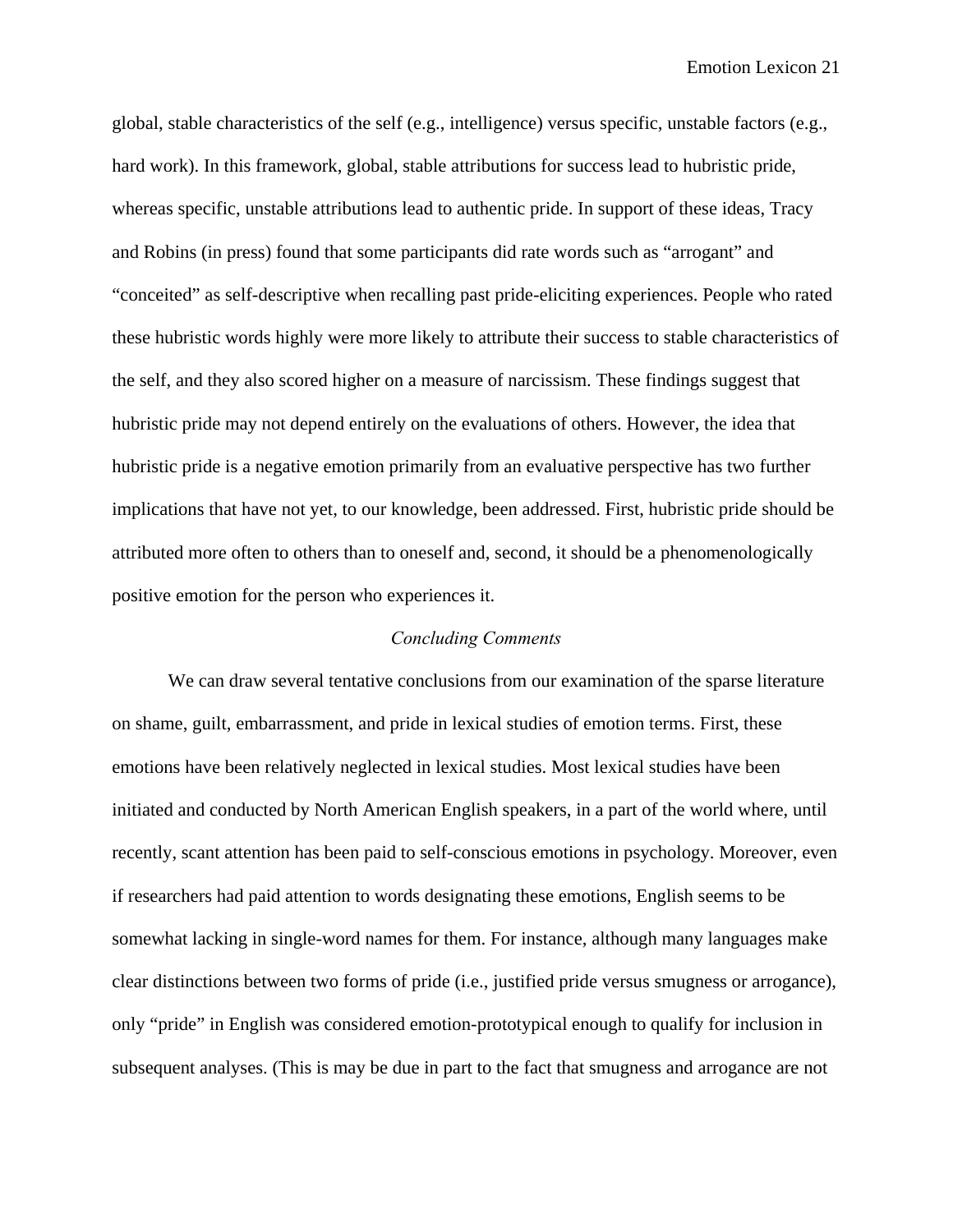"feelings," but rather are ways of acting.) In addition, in the few lexical studies of English emotion terms, guilt, shame, and embarrassment all cluster closely together, suggesting that typical English speakers, even those attending college, do not draw clear distinctions among these emotions. Moreover, as we mentioned briefly, English dictionaries seem to draw the different emotions together in readers' minds rather than distinguish among them. This paucity of terms is certainly not a problem in languages like Chinese, but even there, where shame forms a basic-level category, guilt and embarrassment terms reside within the shame cluster, suggesting strong similarity. Thus, if psychologists wish to distinguish among shame, guilt, and embarrassment, as Tangney and her associates have done, they must refine or go beyond the distinctions embedded in everyday language.

 Second, shame, guilt, and embarrassment are hedonically negative emotions, at least as experienced by people who are ashamed, guilt-ridden, or embarrassed, even though other people – including guilty, ashamed, and embarrassed people at times when they are not feeling these negative emotions – may view such states as socially desirable and useful. These "selfconscious" emotions play a role in social control and interpersonal relations, and are therefore unlikely to be ignored or eliminated by any society.

In contrast, although pride is a hedonically positive emotion, it may have negative connotations when it is expressed in an excessive, inconsiderate, or arrogant way. Terms related to arrogance were often placed in the anger category along with envy, jealousy, and contempt. Such classifications may reflect participants' perceptions of the source of arrogance, or simply the co-occurrence of these different emotions. This may also be a case of observers having a negative emotion in response to seeing another person experience what is for him or her a presumably positive emotion. Languages make this distinction in ways that research participants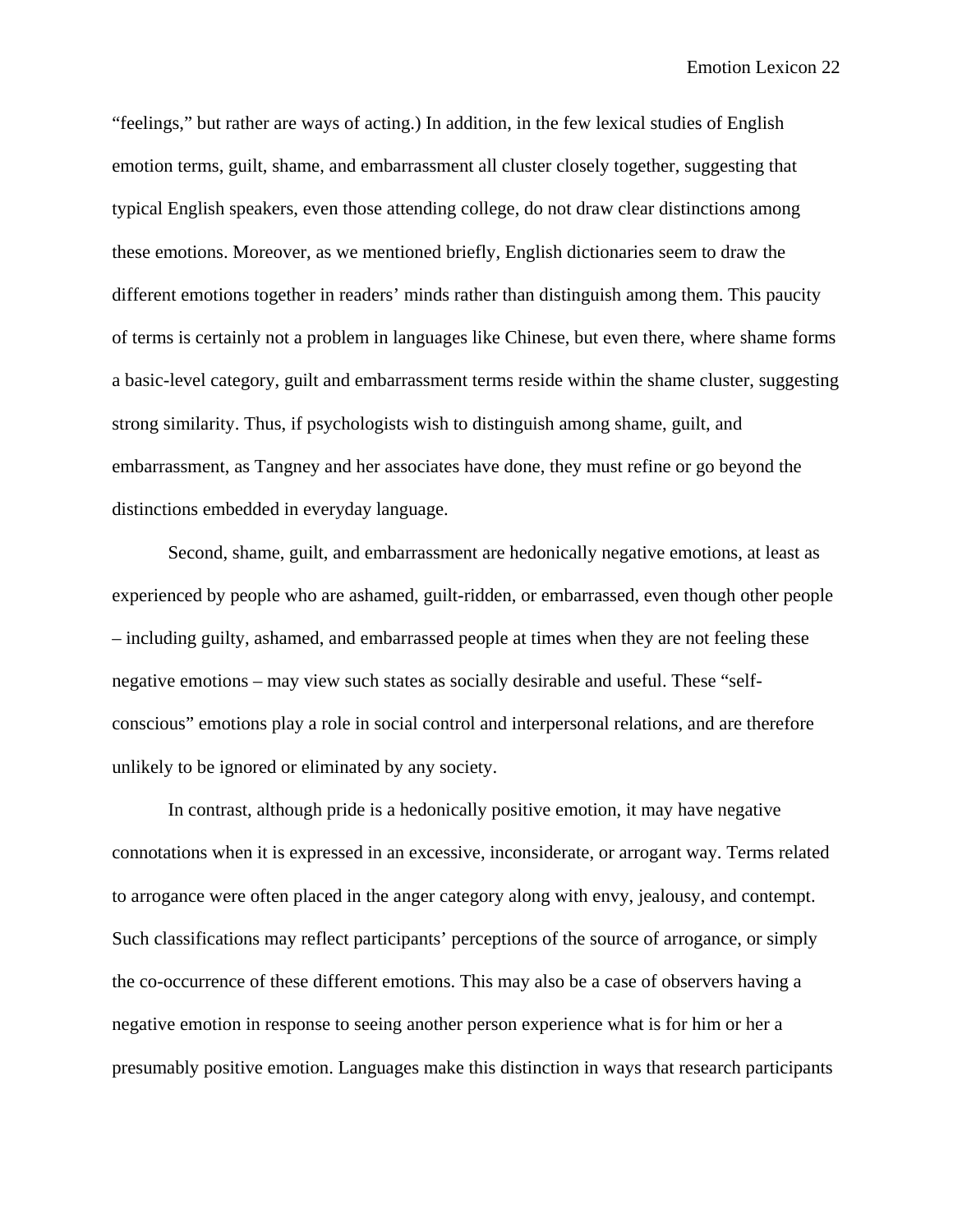in lexical studies may not clearly understand. This may be one reason why, at least in English, emotions similar to arrogant pride were not considered prototypical emotions (e.g., vanity, superiority; Shaver et al., 1987), or were not included in initial lists of potential emotion terms. Such terms may also have been excluded because they often refer to trait-like behavior patterns (e.g., conceit, smugness) rather than emotional states.

 Third, lexical studies conducted to date suggest that shame is the most distinctive and salient of the self-conscious emotions. It seems to play a larger role in some cultures and languages than either guilt or embarrassment, and at least in Chinese there are many words and ideas associated with it. It would be worthwhile to understand the reasons for shame's special status. One possibility, which is inherent in Tangney's work (e.g., Tangney & Dearing, 2002), is that guilt occurs when a person misbehaves in relation to specific rules, laws, or moral prescriptions. This can obviously be a serious matter for society, but it can often be handled by appropriate punishment or rectified in fairly straightforward ways (apologizing, paying restitution to the injured party, paying a fine to society, or serving a prison sentence). Shame involves a violation of something broader and deeper: society's definition of what it means to be a worthy, competent, good, and respectable person. Here, the implication seems to be that society can no longer count on a person to meet minimal standards for membership. Because of the strong links between perceived acceptance and social status, on the one hand, and one's feelings of self-worth, optimism, and self-confidence, on the other, entering a state of shame can do profound damage to a person's overall sense of well-being, safety, and self-respect. Embarrassment, by comparison, typically deals with much less serious violations of social standards, and can usually be erased by admitting a mistake or faux pas and showing a sincere wish to be admitted immediately back into a local group's good graces.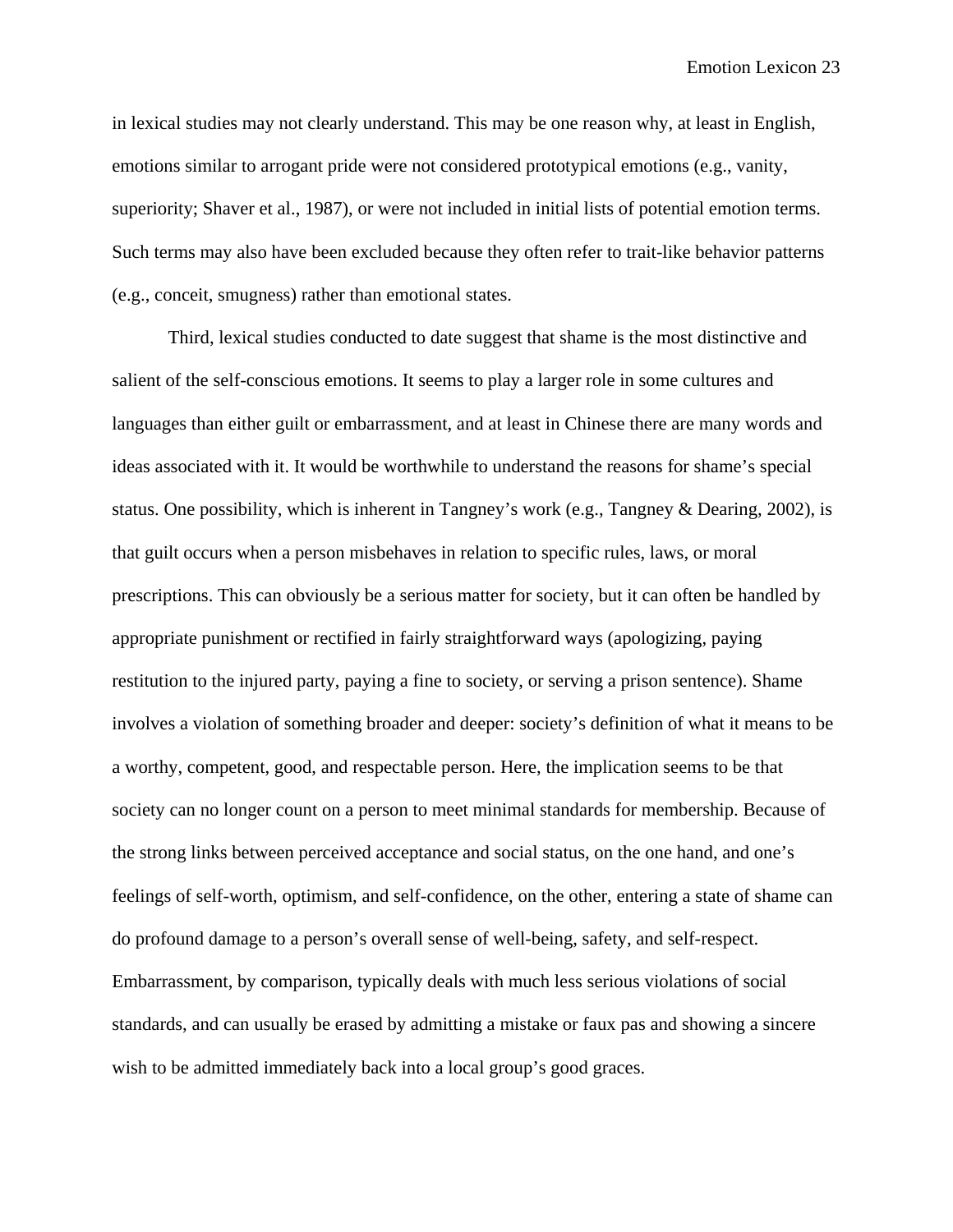If this analysis is on the right track, it suggests that shame needs and deserves more linguistic concepts to cover its various forms and degrees of intensity. In Chinese, the requisite linguistic work appears to have been done, but in English it has not. This has made it necessary for English-speaking theorists like Lewis (1971) and Scheff (1994; Scheff & Retzinger, 1991) to analyze shame in great detail, for both clinical and research purposes. It might be worthwhile for psychologically trained speakers of Chinese to work with North American, English-speaking psychologists to flesh out our technical language for dealing with self-conscious emotions, especially shame. It is possible that this would speed our advancement toward an appropriately complex analytic framework for thinking about and assessing self-conscious emotions. It might also take the individualistic edge off our typical social behavior, making us more comfortable fellow citizens in an increasingly shrinking world.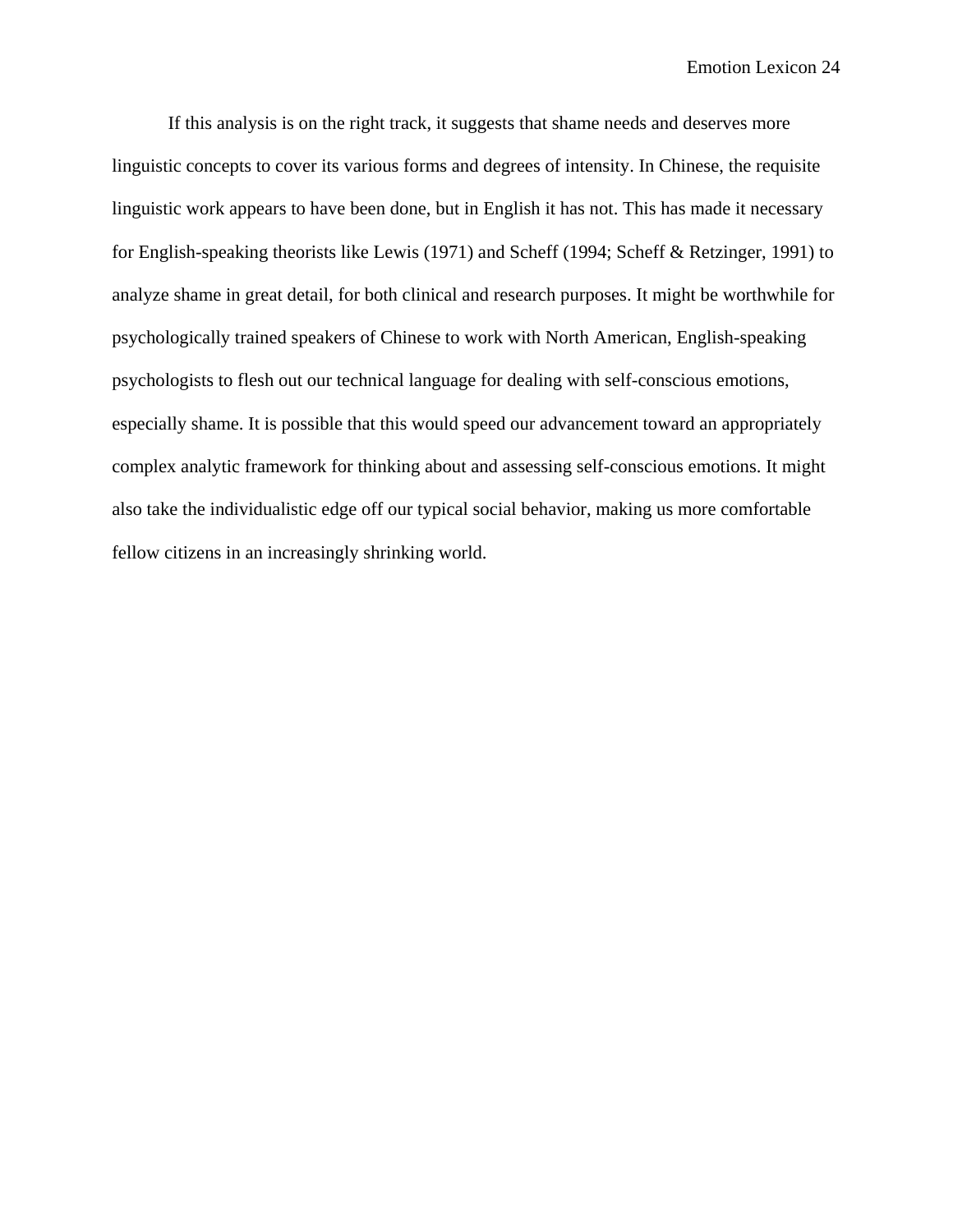### *References*

- Ainsworth, M. D. S., Blehar, M. C., Waters, E., & Wall, S. (1978). *Patterns of attachment: Assessed in the strange situation and at home*. Hillsdale, NJ: Erlbaum.
- Alonso-Arbiol, I., Shaver, P. R., Fraley, R. C., Oronoz, B., Unzurrunzaga, E., & Urizar, R. (2006). Structure of the Basque emotion lexicon. *Cognition and Emotion, 20,* 836 - 865*.*
- *American Heritage Dictionary of the English Language, The.* (2000). 4<sup>th</sup> edition. New York: Houghton Mifflin.
- Bilimoria, P. (1995). Ethics of emotion: Some Indian reflections. In J. Marks and R. T. Ames (Eds.), *Emotions in Asian Thought: A Dialogue in Comparative Philosophy* (pp. 65-90). Albany, NY: State University of New York Press.
- Brandt, M. E., & Boucher, J. D. (1986). Concepts of depression in emotion lexicons of eight cultures. *International Journal of Intercultural Studies, 10*, 321-346.
- Bretherton, I., & Beeghley, M. (1982). Talking about internal states: The acquisition of an explicit theory of mind. *Developmental Psychology, 18*, 906-912.
- Bretherton, I., Fritz, J., Zahn-Waxler, C., & Ridgeway, D. (1986). Learning to talk about emotions: A functionalist perspective. *Child Development, 57*, 529-548.
- Cattell, R. B. (1957). *Personality and motivation: structure and measurement*. Yonkers-on-Hudson, NY: World Book Co.
- Church, A. T., Katigbak, M. S., Reyes, J. A. S. & Jensen, S. M. (1998). Language and organisation of Filipino emotion concepts: Comparing emotion concepts and dimensions across cultures. *Cognition and Emotion, 12*, 63-92.
- Ekman, P. (1992). An argument for basic emotions. *Cognition and Emotion, 6*, 169-200.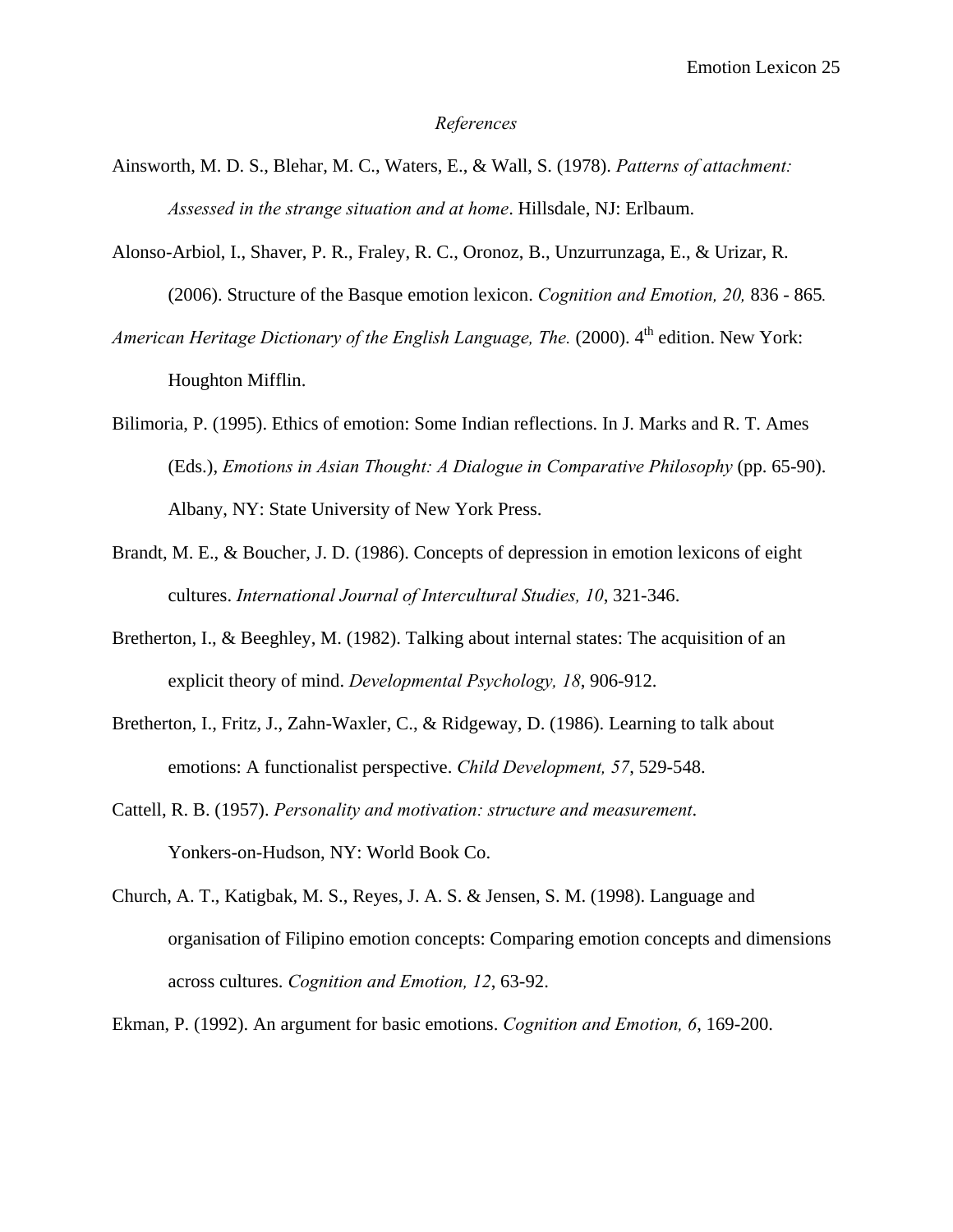Fehr, B., & Russell, J. A. (1984). Concept of emotion viewed from a prototype perspective. *Journal of Experimental Psychology: General, 113*, 464-486.

- Fessler, D. M. T. (1999). Toward an understanding of the universality of second order emotions. In A. L. Hinton (Ed.), *Biocultural approaches to the emotions* (pp. 75-116). Publications of the Society for Psychological Anthropology. New York: Cambridge University Press.
- Fessler, D. M. T. (2004). Shame in two cultures: Implications for evolutionary approaches. *Journal of Cognition and Culture, 4*, 207-262.
- Fontaine, J. R. J., Poortinga, Y. H., Setiadi, B., & Markam, S. (2002). Cognitive structure of emotion terms in Indonesia and the Netherlands. *Cognition and Emotion, 16*, 61-86.
- Frank, H., Harvey, O. J., & Verdum, K. (2000). American responses to five categories of shame in Chinese culture: A preliminary cross-cultural construct validation. *Personality and Individual Differences, 28*, 887-896.
- Gonzaga, G. C., Keltner, D., Londahl, E. A. & Smith, M. D. (2001). Love and the commitment problem in romantic relations and friendship. *Journal of Personality and Social Psychology, 81*, 247-262.
- Haidt, J., & Keltner, D. (1999). Culture and facial expression: Open-ended methods find more faces and a gradient of recognition. *Cognition & Emotion,13*, 225-266.
- Izard, C. E. (1991). Basic emotions, relations among emotions, and emotion-cognition relations. *Psychological Review, 99*, 561-565.
- Keltner, D., & Buswell, B. N. (1996). Evidence for the distinctness of embarrassment, shame, and guilt: A study of recalled antecedents and facial expressions of emotion: *Cognition and Emotion, 10*, 155-171.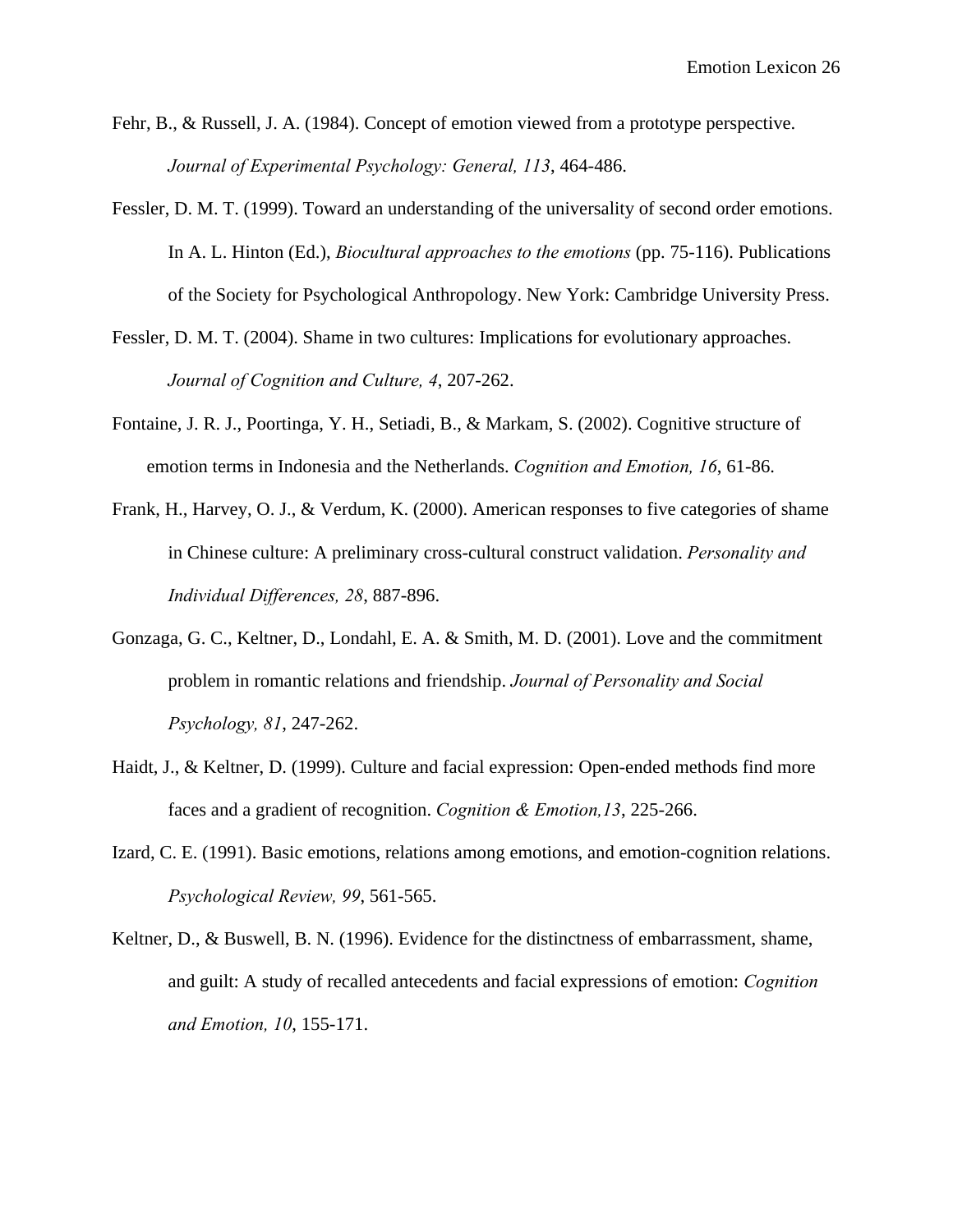- Kemeny, M. E., Gruenewald, T. L., & Dickerson, S. S. (2004). Shame as the emotional response to threat to the social self: Implications for behavior, physiology, and health. *Psychological Inquiry, 15*, 153-160.
- Kobayashi, F., Schallert, D. L., & Ogren, H. A. (2003). Japanese and American folk vocabularies for emotions. *Journal of Social Psychology, 143*, 451-478.
- Levy, R. I. (1973). *Tahitians: Mind and experience in the Society Islands*. Chicago, IL: University of Chicago Press.
- Levy, R. I. (1984). The emotions in comparative perspective. In K. R. Scherer & P. Ekman (Eds.), *Approaches to emotion* (pp. 397-412). Hillsdale, NJ: Lawrence Erlbaum.
- Lewis, H. B. (1971). *Shame and guilt in neurosis*. New York: International Universities Press.
- Li, J., Wang, L., & Fischer, K. W. (2004). The organization of Chinese shame concepts. *Cognition and Emotion, 18*, 767-797.
- Lutz, C. A. (1982). The domain of emotion words on Ifaluk. *American Ethnologist, 9*, 113-128.
- Lutz, C. A. (1988). *Unnatural emotions: Everyday sentiments on a Micronesian atoll and their challenge to Western theory.* Chicago, IL: University of Chicago.
- Lutz, C. A., & White, G. M. (1986). The anthropology of emotions. *Annual Review of Anthropology, 15*, 405-436.
- Menon, U., & Shweder, R. A. (1994). Kali's tongue: Cultural psychology and the power of shame in Orissa, India. In S. Kitayama & H. R. Markus (Ed.), *Emotion and culture: Empirical studies of mutual influence* (pp. 241-282). Washington, DC: American Psychological Association.
- Mesquita, B., & Karasawa, M. (2004). Self-conscious emotions as dynamic cultural processes. *Psychological Inquiry, 15*, 161-166.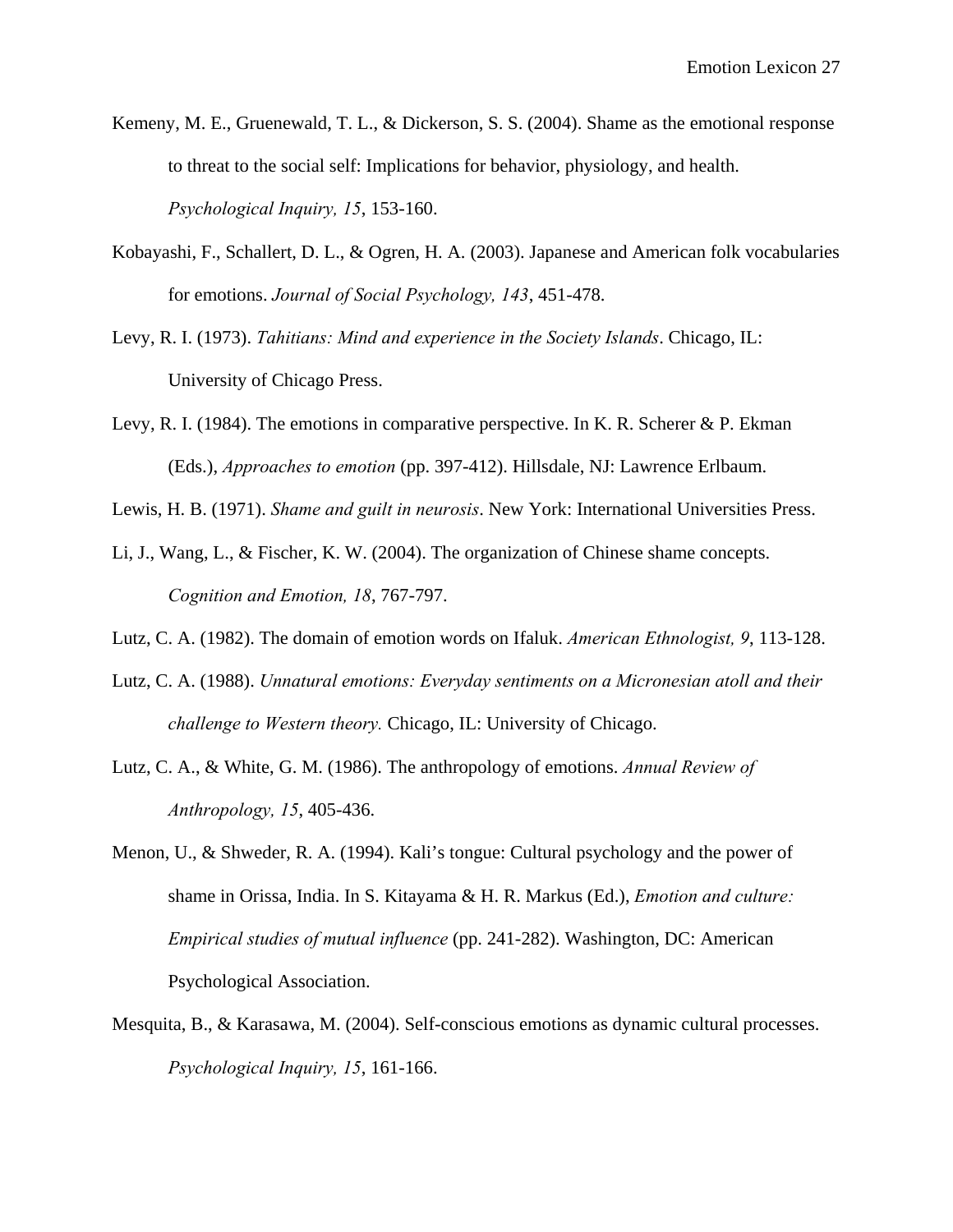- Niedenthal, P. M., Auxiette, C., Nugier, A., Dalle, N., Bonin, P., & Fayol, M. (2004). A prototype analysis of the French category "émotion". *Cognition and Emotion, 18*, 289-312.
- Osgood, C. E., Suci, G. J., & Tannenbaum, P. H. (1957). *The measurement of meaning*. Champaign, IL: University of Illinois Press.
- Osgood, C. E., May, W. H., & Miron, M. S. (1975). *Cross-cultural universals in affective meaning*. Urbana, IL: University of Illinois Press.
- Ridgeway, D., Waters, E., & Kuczaj, S. A. (1985). Acquisition of emotion-descriptive language: Receptive and productive vocabulary norms for ages 18 months to 6 years. *Developmental Psychology, 21*, 901-908.
- Rosch, E. (1978). Principles of categorization. In E. Rosch & B. B. Lloyd (Eds.), *Cognition and categorization* (pp. 27-48). Hillsdale, NJ: Lawrence Erlbaum.
- Rosch, E., Mervis, C. B., Gray, W. D., Johnson, D. M., & Boyes-Braem, P. (1976). Basic objects in natural categories. *Cognitive Psychology, 8*, 392-439.
- Rozin, P. (2003). Five potential principles for understanding cultural differences in relation to individual differences. *Journal of Research in Personality, 37*, 273-283.
- Russell, J. A. (1980). A circumplex model of affect. *Journal of Personality and Social Psychology,* 39, 1161-1178.
- Russell, J. A. (1991). Culture and the categorization of emotions. *Psychological Bulletin, 110*, 426-450.
- Russell, J. A., & Barrett, L. F. (1999). Core affect, prototypical emotional episodes, and other things called emotion: Dissecting the elephant. *Journal of Personality and Social Psychology,* 76, 805-819.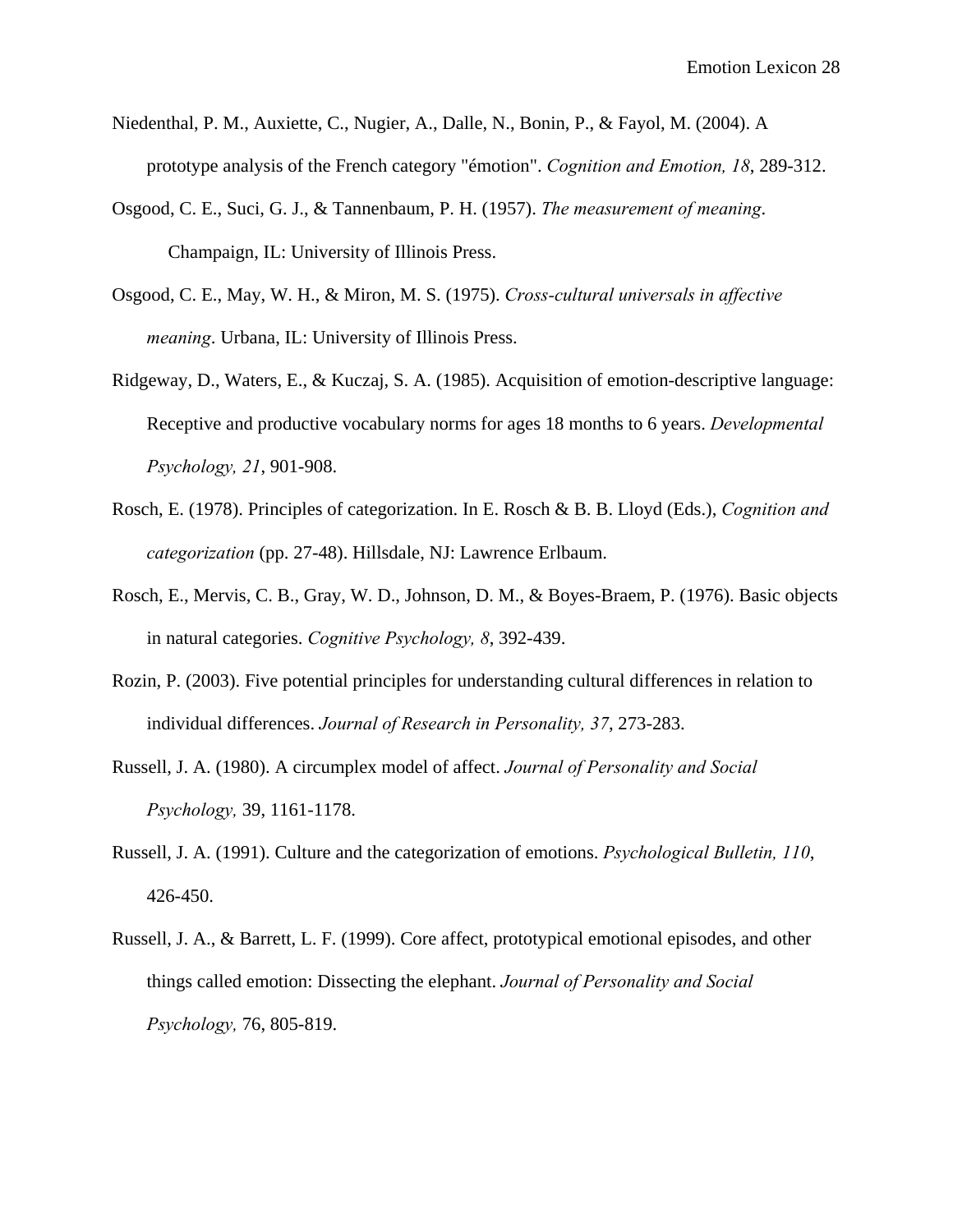- Russell, J. A., Lewicka, M. & Niit, T. (1989). A cross-cultural study of a circumplex model of affect. *Journal of Personality and Social Psychology, 57*, 848-856.
- Sabini, J., & Silver, M. (2005). Why emotion names and experiences don't neatly pair. *Psychological Inquiry*, 16, 1–10.
- Scheff, T. J. (1994). *Bloody Revenge: Emotions, Nationalism, and War.* Boulder, CO: Westview Press.
- Scheff, T. J., & Retzinger, S. M. (1991). *Emotions and violence: Shame and rage in destructive conflicts*. Lexington, MA: Lexington Books.
- Scherer, K., & Wallbott, H. (1994). Evidence for the universality and cultural variation of differential emotion response patterning. *Journal of Personality and Social Psychology, 66*, 310-328.
- Shaver, P. R., Morgan, H. J., & Wu, S. (1996). Is love a basic emotion? *Personal Relationships, 3*, 81-96.
- Shaver, P. R., Murdaya, U., & Fraley, R. C. (2001). Structure of the Indonesian emotion lexicon. *Asian Journal of Social Psychology, 4*, 201-224.
- Shaver, P. R., Schwartz, J., Kirson, D., & O'Connor, C. (1987). Emotion knowledge: Further exploration of a prototype approach*. Journal of Personality and Social Psychology*, *52*, 1061-1086.
- Shaver, P. R., Wu, S., & Schwartz, J. C. (1992). Cross-cultural similarities and differences in emotion and its representation: A prototype approach. In M. S. Clark (Ed.), *Review of personality and social psychology* (Vol. 13. *Emotion*, pp. 175-212). Newbury Park, CA: Sage Publications.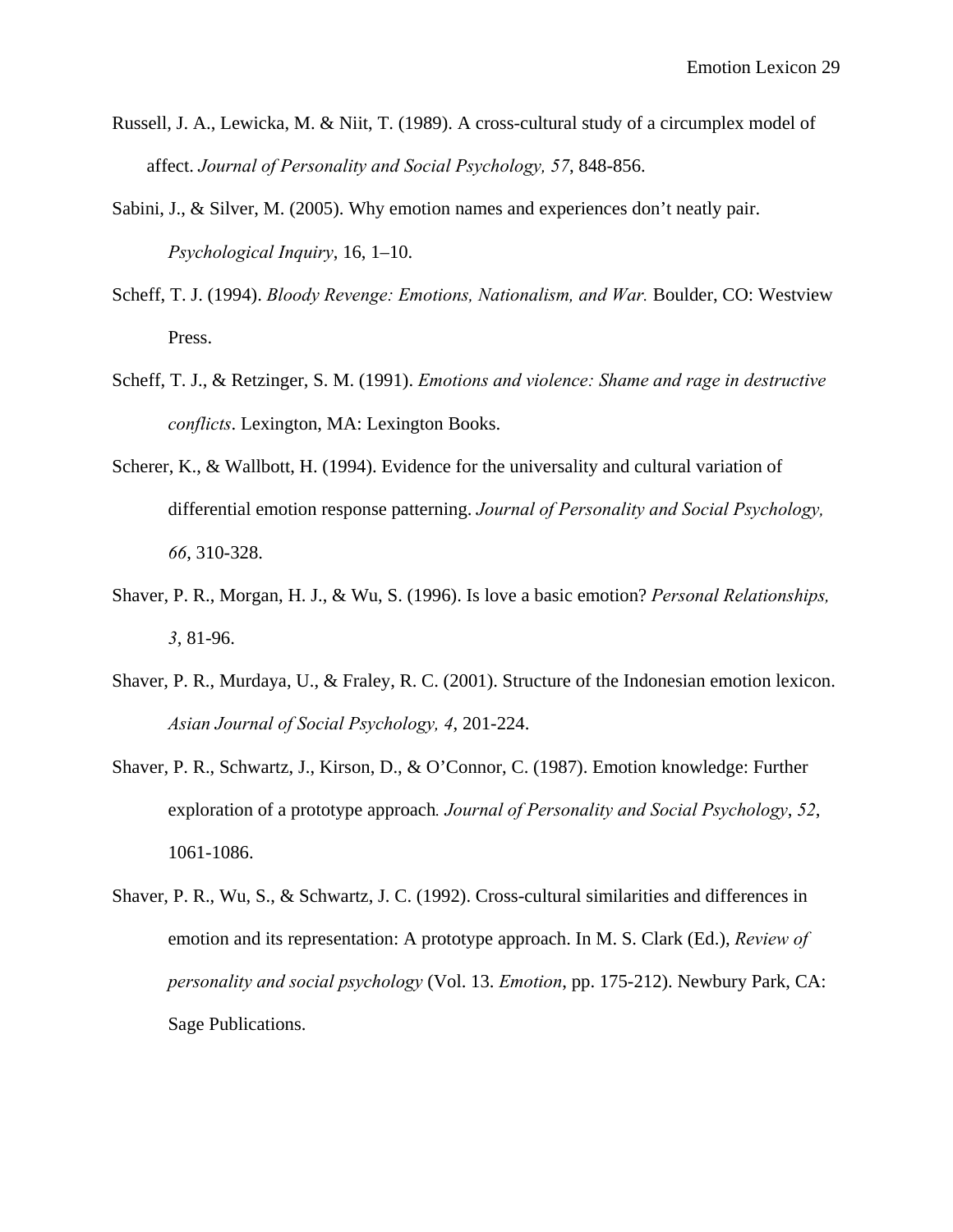Smith, S. T., & Smith, K. D. (1995). Turkish emotion concepts: A prototype approach. In J. A. Russell, J. Fernandez-Dols (Eds.), *Everyday conceptions of emotion: An introduction to the psychology, anthropology, and linguistics of emotion* (pp. 103-119). New York: Kluwer Academic/Plenum.

- Storm, C., & Storm, T. (1987). A taxonomic study of the vocabulary of emotions. *Journal of Personality and Social Psychology, 53*, 805-816.
- Tangney, J. P. (1990). Assessing individual differences in proneness to shame and guilt: Development of the self-conscious affect and attribution inventory. *Journal of Personality and Social Psychology, 59*, 102-111.
- Tangney, J. P., & Dearing, R. L. (2002). *Shame and guilt*. New York: Guilford Press.
- Tracy, J. L., & Robins, R. W. (2004). Putting the self into self-conscious emotions: A theoretical model. *Psychological Inquiry, 15*, 103-125.
- Tracy, J. L., & Robins, R. W. (in press). The psychological structure of pride: A tale of two facets. *Journal of Personality and Social Psychology.*.
- Triandis, H. C. (1994). Major cultural syndromes and emotion. In S. Kitayama & H. R. Markus (Eds.), *Emotion and culture: Empirical studies of mutual influence* (pp. 285-308). Washington, DC: American Psychological Association.
- Van Goozen, S. & Frijda, N. H. (1993). Emotion words used in six European countries. *European Journal of Social Psychology, 23*, 89-95.
- Wierzbicka, A. (1999). *Emotions across languages and cultures: Diversity and universals*. Cambridge, England: Cambridge University Press.